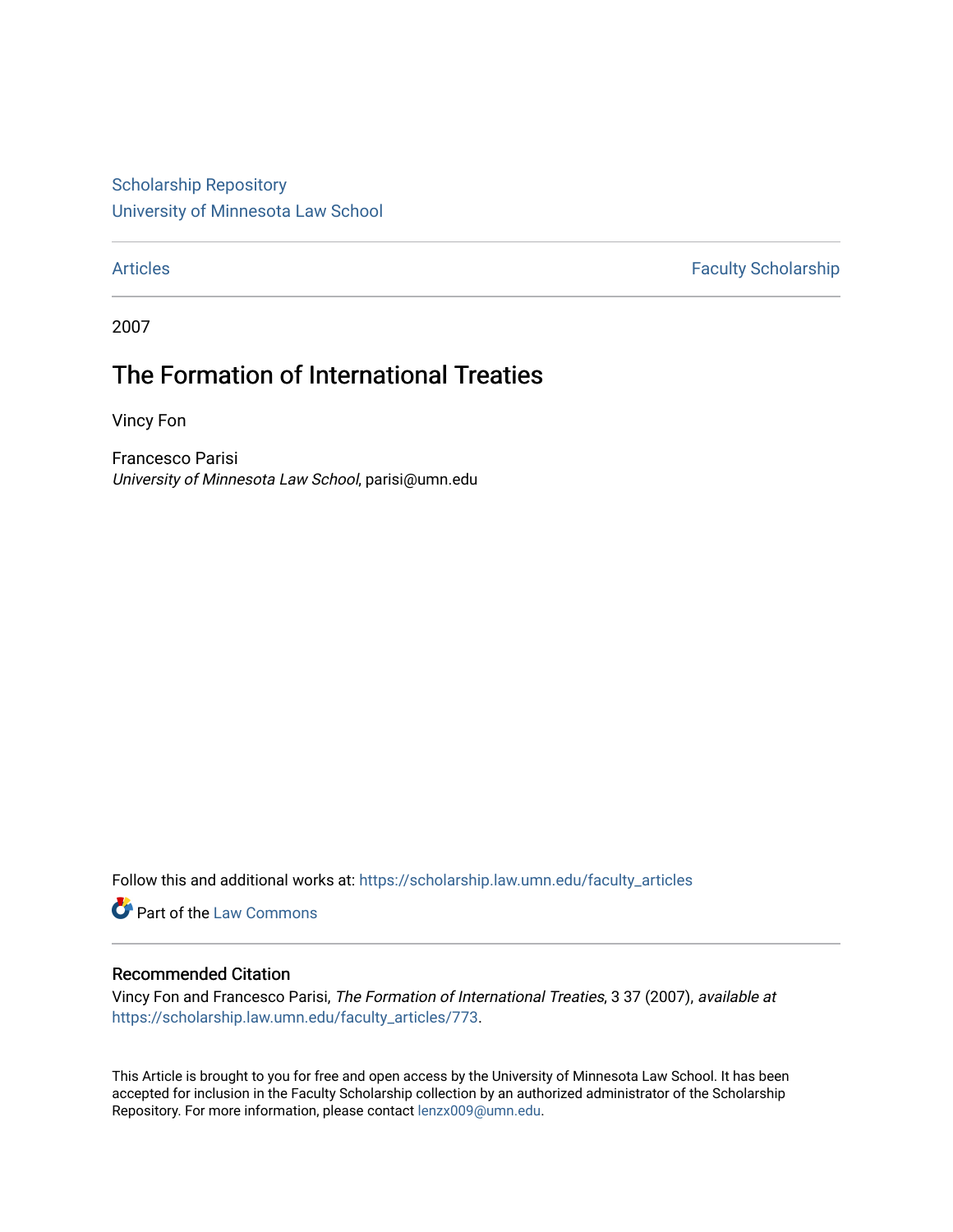# The Formation of International Treaties

VINCY FON,<sup>1</sup> FRANCESCO PARISI<sup>2</sup>

*George Washington University; University of Minnesota and University of Bologna* 

*This paper develops a stylized model of international treaty formation and analyzes the different modalities*  with which states can become part of an international treaty according to the procedures set forth by the *Vienna Convention on the Law of Treaties. We consider the rules governing accession to international treaties, distinguishing between three situations: (i) Treaties for which acceptance of a new member requires unanimous approval of the signatory states with an amendment of the original treaty agreement (closed treaties); (ii) Treaties where acceptance of a new member is made possible through approval by a majority of the existing member states (semi-open treaties); and (iii) Treaties where the original member states have agreed to leave the treaty open for accession by other states (open treaties).* 

International treaties are instruments of international cooperation. While states can pursue some goals in isolation, international cooperation may provide an opportunity to more effectively achieve such goals. States can become part of an international treaty in two ways: (i) being among the original signatory states of a treaty; and (ii) acceding to an existing treaty. Original signatory states often face substantial costs in the process of treaty negotiation and drafting, while the costs of acceding to an existing treaty are generally lower. However, there are benefits in being part of the original group of signatory states, rather than acceding to the treaty at a later stage. For example, the founding states influence the content of the

<sup>1</sup> George Washington University, Department of Economics. E-mail: vfon@gwu.edu. This material is partially based upon work developed while serving at the National Science Foundation.

<sup>2</sup> University of Minnesota, Law School and University of Bologna, Department of Economics. E-mail: parisi@umn.edu. We thank Dan Milkove for his insightful comments and help. We are grateful to the anonymous referees for their thoughtful comments and to Nuno Garoupa for his encouragement. We also thank Alessandra Arcuri, Emanuela Carbonara, Luigi Franzoni, Felix Reinshagen, Jacob Nussim, and participants in the 2005 European Association of Law and Economics Annual Meeting for valuable comments and suggestions. All remaining errors are ours. Any opinions, findings, and conclusions or recommendations expressed in this material are those of the authors and do not necessarily reflect the views of the National Science Foundation.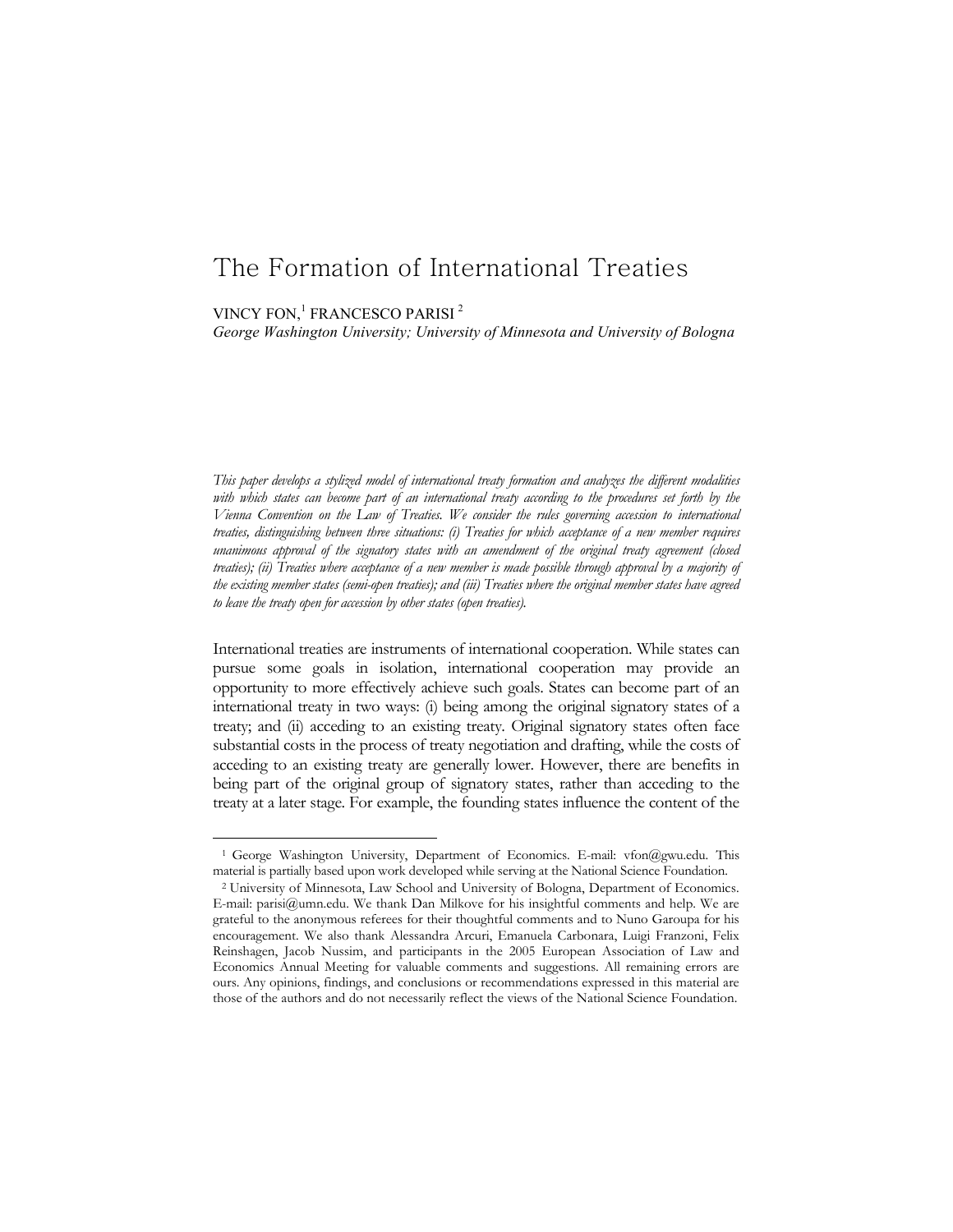treaty. In this paper we analyze the process of treaty formation in light of the possibility that non-signatory states may be given an opportunity to join an existing treaty through accession. Under what conditions is it desirable for the original states to leave a treaty open for accession? What are the likely characteristics of these treaties?

This paper provides a model of international treaty formation to analyze the different modalities with which states can become party to an international treaty. We analyze the advantage which original signatory states have over acceding states that justifies undertaking the initial treaty negotiation costs. Section 1 starts by describing the main categories of treaty accession: (i) closed treaties; (ii) semi-open treaties; and (iii) open treaties. Section 2 considers the process of treaty formation under these possibilities. Section 3 discusses some variations of the basic model and draws conclusions.

# 1.FORMATION AND ACCESSION TO INTERNATIONAL TREATIES

The Vienna Convention on the law of treaties allows the original parties to an international treaty to determine if and how non-signatory states may subsequently join the treaty agreement. Article 15 of the Vienna Convention authorizes a state to consent to be bound to a treaty by accession when:

a. the treaty provides that such consent may be expressed by that State by means of accession;

b. it is otherwise established that the negotiating States were agreed that such consent may be expressed by that State by means of accession; or

c. all the parties have subsequently agreed that such consent may be expressed by that State by means of accession.3

International law thus requires prior or subsequent consent of the signatory states for an applicant state's accession to an existing treaty. When signatory states preauthorize accession of applicant states at the time of signing the original treaty, the treaty is described as "open" for accession. Conversely, if no such preauthorization is given in the original treaty, subsequent consent by all signatory states is necessary for an applicant's accession and the treaty is "closed." The intermediate case of "semi-open" treaties leaves admission of a new applicant in the hands of a majority of the signatory states.

<sup>3</sup> Vienna Convention on the Laws of Treaties, May 23, 1969, Art. 15, available at: http://www.un.org/law/ilc/texts/treatfra.htm.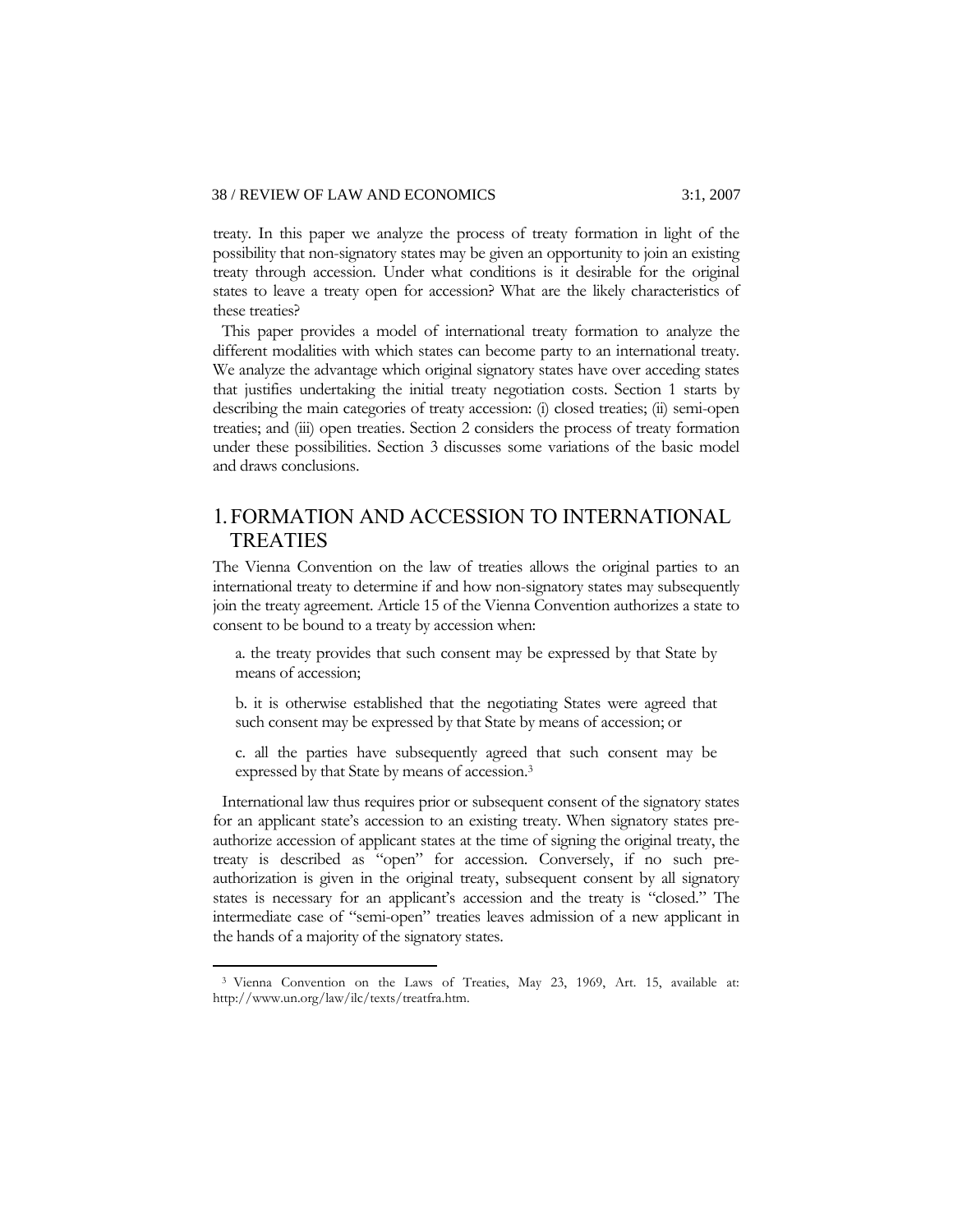#### The Formation of International Treaties / 39

The default rule dictates that a treaty is closed unless its terms provide for open or semi-open accession (Bishop, 1971:119). In the matter of accepting new members to a treaty, a state must consent to the specific approval of all current member states, or expressly waive such consent by an open (or semi-open) accession clause. This insures that the existing parties approve changes in membership, so their rights and obligations are not disturbed without their consent (Starke, 1989:458-9). The International Law Commission (ILC) has advocated changing the default rule to make all multilateral treaties open for accession unless otherwise stated. A similar change was advocated for plurilateral treaties, when a state invited to participate in negotiations to become a founding state declined to join the treaty at that time. The treaty would be left open for such states that subsequently applied for accession. Signatory states that disapproved of the accession could hold the treaty inoperative between themselves and the acceding state.

The ILC modifications were expressed through draft articles on the laws of treaty that have not been adopted.4 The analysis in Section 2 shows that the prevailing default rule favoring closed-form treaties may be justified. States face incentive problems when confronted with treaty participation. Since treaty negotiation is costly, leaving all multilateral treaties open for accession by default could undermine incentives to invest in the initial negotiation and drafting of treaty agreements.

# 1.1. CLOSED TREATIES

According to Article 15(c), some treaties are closed treaties in which acceptance of a new member requires unanimous approval by the current signatory states. Most bilateral treaties are closed since they concern a relationship between two entities. Although closed treaties do not allow automatic accession, with unanimous consent the existing signatory states can amend the original treaty to allow accession of a non-signatory state. For example, the Association of Southeast Asian Nations Treaty (ASEAN) was amended several times to allow the accession of Brunei Darussalam, Vietnam, Laos, Myanmar, and Cambodia. However, it was not amended to permit the accession of Papua New Guinea (Chinkin, 1993:53). 5

A closed treaty may serve a function that requires exclusivity. For example, the Treaty on the Non-Proliferation of Nuclear Weapons, signed in 1968, extended special privileges to states that manufactured and detonated nuclear weapons prior

<sup>4</sup> Int'l L. Comm'n, *Draft Articles on the Law of Treaties*, Arts. 8-9, 1962 Vol II. U.N.Y.B of the Int'l L. Comm'n 167-68, U.N. Doc. A/CN.4/144. For further analysis of the ILC proposal, see Kelsen (1966:479-80).

<sup>5</sup> See Association of Southeast Asian Nations (ASEAN) website at: http://www.aseansec.org/64.htm.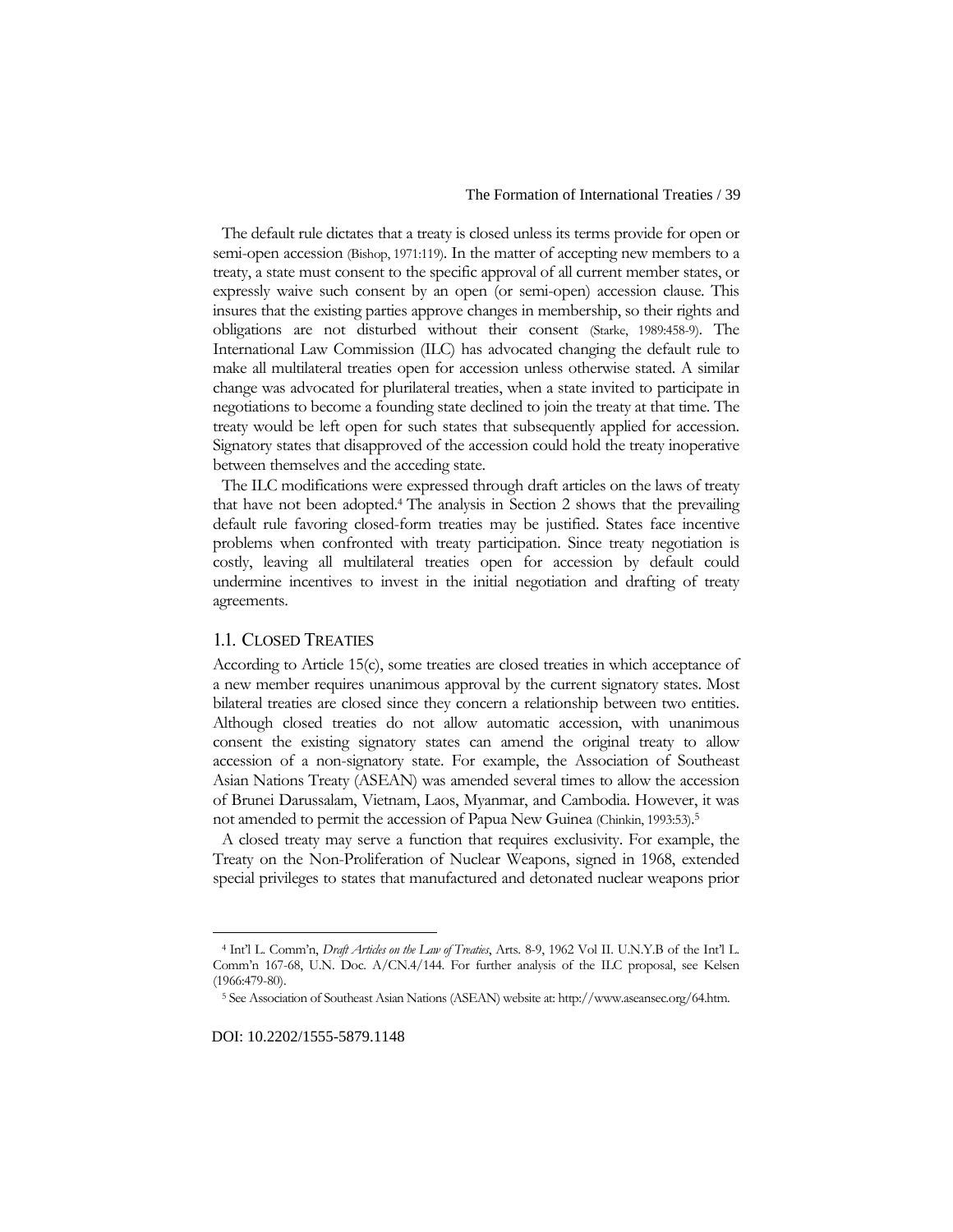to 1967, designating these as "nuclear weapons states."6 In an effort to limit the number of states that hold special privileges with regard to nuclear weapons, similar privileges were not subsequently extended to other states that manufactured nuclear explosive devices after the effective date of the treaty (Beemelmans, 1997:85).

Some closed treaties are open or semi-open to specific groups of countries, but closed to the world-at-large. For instance, the General Act of Arbitration of 1928 contained a clause which stated, "[t]he present General Act shall be open to accession by all the Heads of States or other competent authorities of the Members of the League of Nations and the non-Member States to which the Council of the League of Nations has communicated a copy for this purpose."7 This Act was initially open to most non-signatory states, who were members of the original League. However, the treaty became more closed over time as more states came into existence after the treaty was formed. Some interesting questions were raised concerning Pakistan and India, which both gained independence from British India in 1947. Pakistan claimed authority under the treaty in a legal dispute against India before the International Court of Justice in 2000.8 India claimed that it was not bound to the treaty because it never specifically provided its consent to be bound and in fact manifested its explicit intent not to be bound in 1974.9 Further, India argued that Pakistan could not invoke the treaty because it was not the "continuator of British India" and therefore could not accede to the treaty due to its closed nature. 10 The Court found India's prior manifestation of not-to-bebound intent sufficient, and denied application of the General Act.<sup>11</sup>

### 1.2. SEMI-OPEN TREATIES

Semi-open treaties are treaties where acceptance of a new member depends on approval by a majority of the existing signatory states. These treaties invite accession, but require a majority of the signatory states to approve specific acts of accession. Although semi-open treaties generally specify the conditions for accession in the terms of the treaty, the need for specification is less critical than

<sup>&</sup>lt;sup>6</sup> Treaty on the Non-Proliferation of Nuclear Weapons, July 1, 1968, art. IX(3), 21 U.S.T. 483, 492-93, 729 U.N.T.S. 161, 174.

<sup>7</sup> General Act of Arbitration for the Pacific Settlement of International Disputes (Geneva, 26 September 1928).

<sup>8</sup> Case Concerning the Aerial Incident of 10 August 1999 (*Pakistan v. India*), 2000 ICJ 12 (2000). <sup>9</sup> Id. at 19.

<sup>10</sup> Pakistan argued that the Schedule to Indian Independence transferred unto India and Pakistan all international rights and obligation upon India and Pakistan, excluding those regarding territorial issues and international organizations. Id. at 19-20.

<sup>&</sup>lt;sup>11</sup> Id. at 25. The Court rejected each of the jurisdictional claims put forth by Pakistan and found that it lacked jurisdiction over the matter.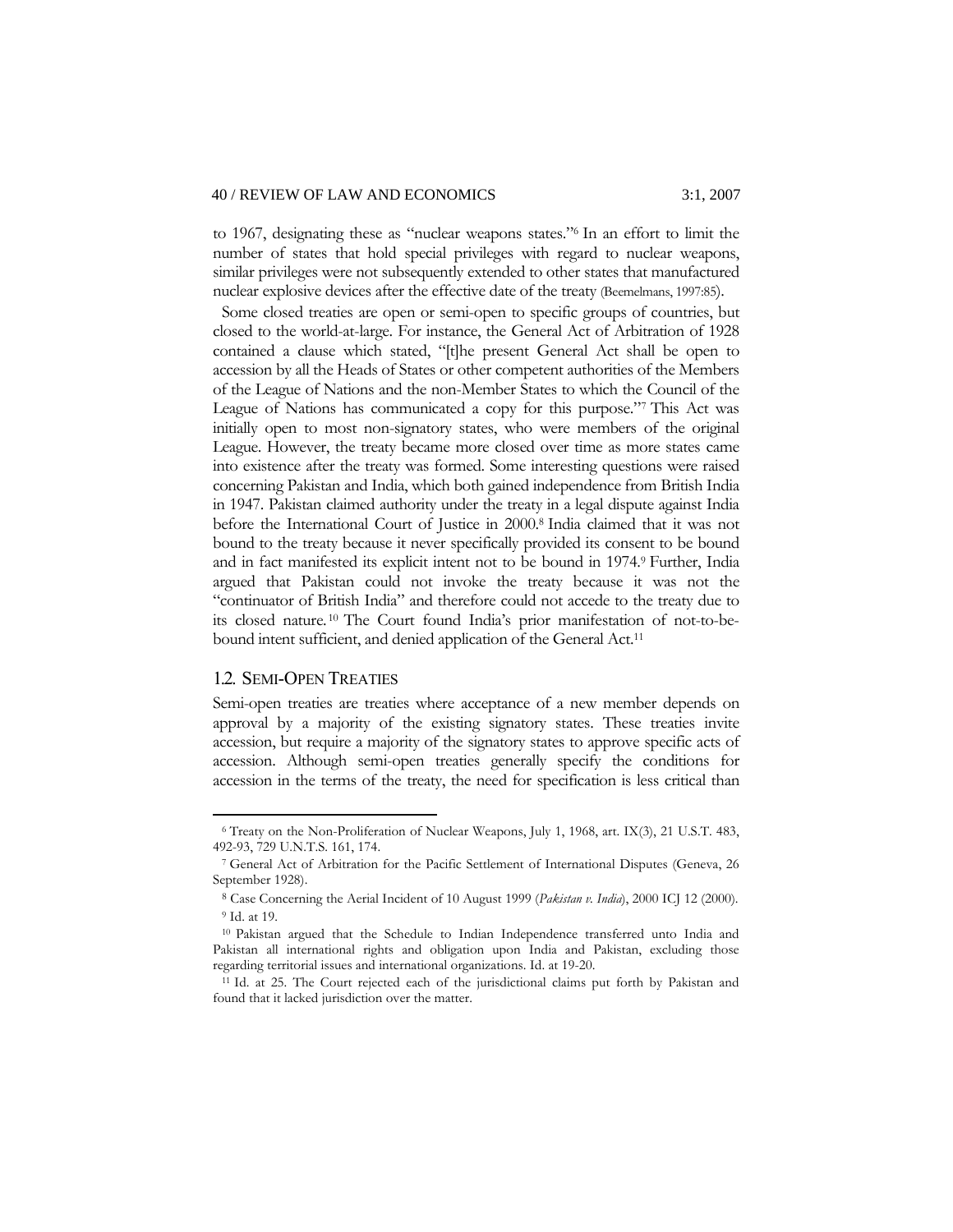under the case of open treaties, given that the majority of signatory states must review and accept accession terms.

A traditional example of a semi-open treaty is the 1974 Agreement on an International Energy Program, which promotes the secure acquisition of oil. The treaty sets up a Governing Board which includes representatives of the participating states, but with a balance of power among the original signatories. The accession clause of this agreement states that a country seeking to enter by accession must gain approval of a majority of the Governing Board.12

One variant of a semi-open treaty is the 1993 Center for International Forestry Research Treaty, which "established a Center for International Forestry Research (CIFOR) which will be concerned with forestry research that benefits developing countries."13 The treaty was left open for "original" signatories for two years, after which states seeking accession must receive approval from a majority of members of the CIFOR Board of Trustees.

Another variant of the semi-open treaty comes from the Treaty of Rome establishing the European Economic Community (EEC 1951). Although the only formal criterion for membership in the Community was a state's "European identity," member states have used various unwritten requirements to weigh the eligibility of new entrants. This leaves great political discretion to current member states on whether to allow accession to new applicants. Although treaty amendments require the consent of every incumbent state, accession negotiations take place between candidate members and the Commission, which is a representative organ deliberating on a majority basis.14

Although our analysis in Section 2 concentrates on semi-open treaties where accession of new states is contingent on approval by a simple majority of states, some semi-open treaties require more than a simple majority. One such treaty is the General Agreement on Tariffs and Trade: Multilateral Trade Negotiations Final Act Embodying the Results of the Uruguay Round of Trade Negotiations (GATT

<sup>12</sup> Agreement on an International Energy Program, TIAS 8278, 27 U.S.T. 1685; 1974 U.S.T. LEXIS 278 at \*45.

<sup>13</sup> Center for International Forestry Research (CIFOR), TIAS 11960, 1993 U.S.T. LEXIS 16 at \*1 (March 5, 1993).

<sup>14</sup> The EEC example is a hybrid case – with some features of a semi-open treaty and other features of a closed treaty. Although the organs of the community approve accession with a majority vote, an intergovernmental conference is necessary (with proper state ratification) in order for a new accession to become effective. At this stage, incumbent member states have the power to impose conditions for accession of new states. These conditions are often imposed with reference to: (a) the modes for extending membership and the composition or representation within EC institutions; and (b) the acceptance of all past regulations and implementation of all past directives within a given period (generally rather long). Some bargaining takes place and modifications are made at this stage.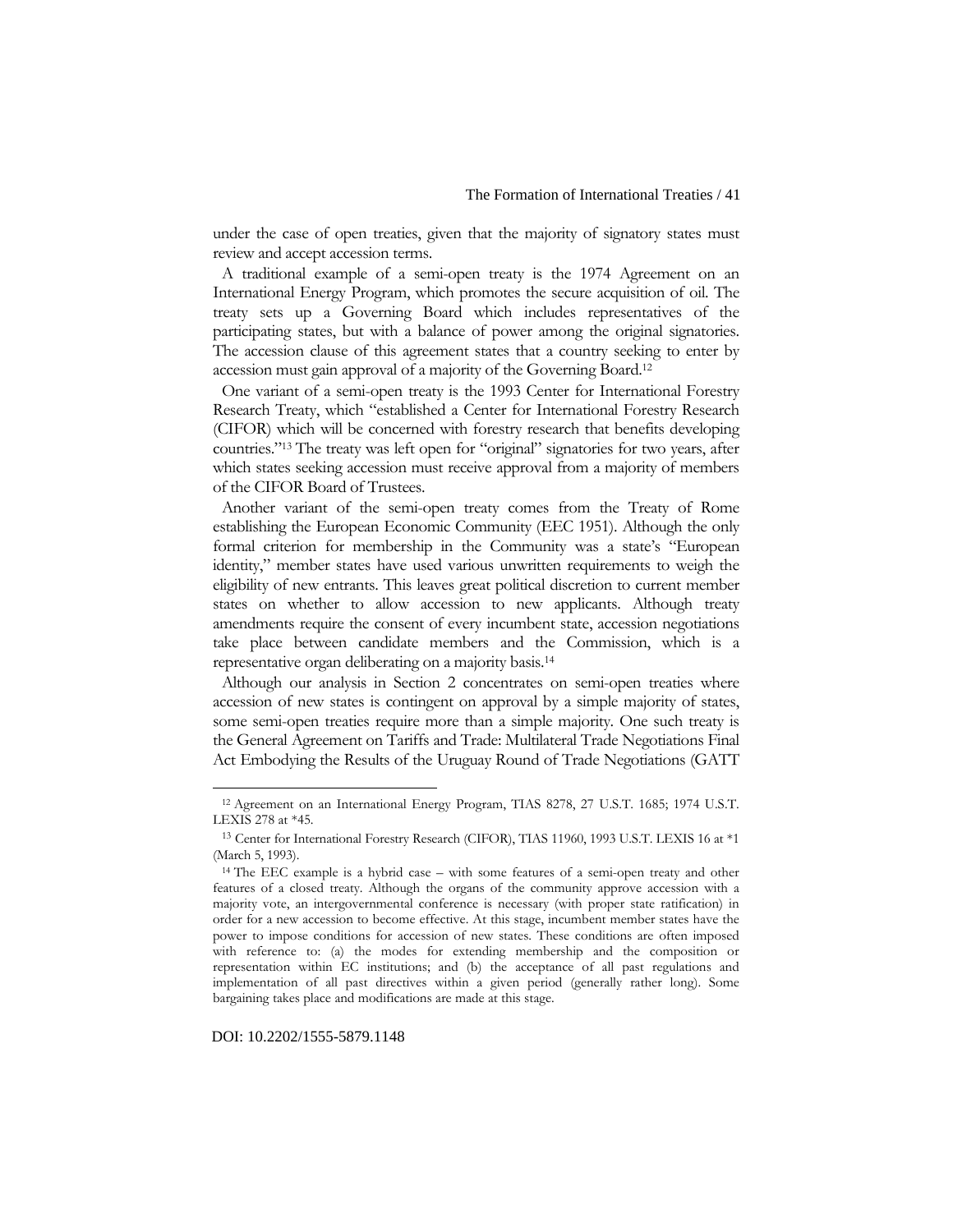1994), which established the World Trade Organization (WTO). Its accession clause provides that states seeking accession to the treaty (and membership into the WTO), must gain the approval of two-thirds of the present WTO membership.15 The clause also states that the Ministerial Conference may negotiate terms of agreement with the state seeking accession, creating an opportunity for negotiation for those states that may initially lack two-thirds support (Karasik, 1997:529).

The majoritarian principle that is at work in the admission of new states highlights the difference between consent to be bound in the formation of a closed treaty and consent in the case of semi-open treaties. Part II, Section I of the Vienna Convention on the Law of Treaties refers to the process by which parties officially manifest their consent to be bound to one another by the specified terms of the treaty. However, as pointed out by Kelsen (1966:480-1), in the case of semi-open accession, an original signatory agrees to be bound to a treaty knowing that treaty participation and content can subsequently be modified by a majority of signatory states. A minority signatory state may later disagree with changes brought about by the accession of a new state, but is nevertheless bound to the treaty as modified by the majority.

# 1.3. OPEN TREATIES

Open treaties contain clauses under which the original member states grant a right to accede to all states that are willing to agree to the terms of a treaty, though sometimes subjecting the right of accession to some general limitations. Open accession clauses are common in multilateral treaties, particularly those of general concern that promote cooperation and foster dispute resolution between states.16 For instance, the Vienna Convention on Diplomatic Relations (1961) states in Article 50 that the Convention "shall remain open for accession" to all states, United Nations members, parties to the statute of the International Court of Justice, and other states invited by the UN General Assembly to join the Convention.

Many treaties have no original signatories in the technical sense, but rather require all states who wish to join the treaty do so through accession (Perry et al., 1996:3). The

<sup>15</sup> Besides offering an interesting example of semi-open accession, GATT 1994 demonstrates another interesting aspect to accession rules in general. While accession to a treaty puts the acceding state on equal terms with original members, there is nothing to prevent future amendments from discriminating against such states. According to GATT 1994, only the original members of GATT 1947 became original members of the WTO. All parties that subsequently joined GATT 1947 by accession were now excluded from GATT 1994 and the WTO, pending accession.

<sup>16</sup>See Bishop (1971:119) and Kelsen (1966:478-79). Hedlund (1994:295) observes that one feature of a treaty designed to enhance competition in the global airline market would be an open accession clause.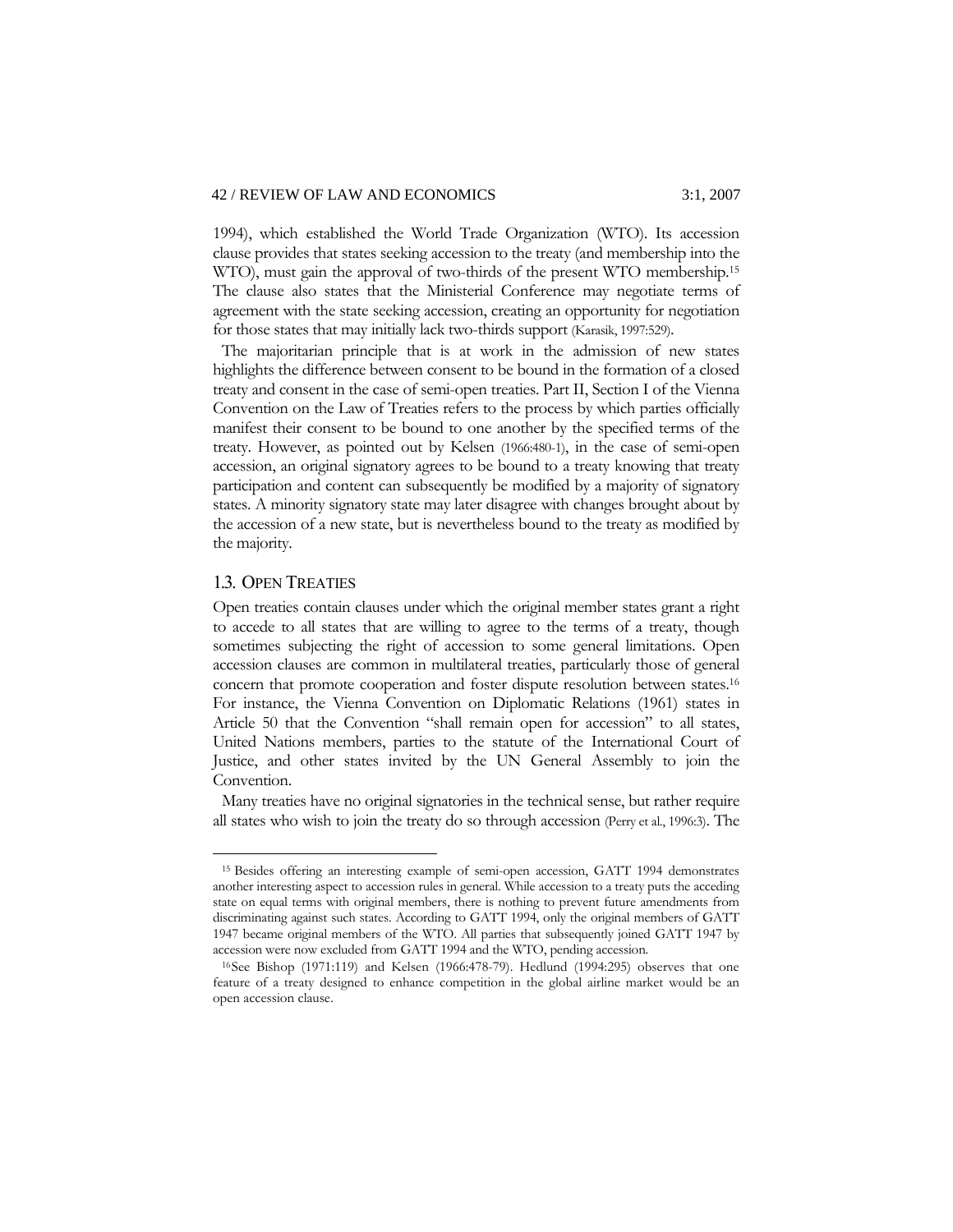treaty may take effect once a specific number of states ratify it (Starke, 1989:458). Being party to the original group of signatory states only provides the advantage of being able to influence the treaty content. Some treaties remain open for original signatures for a set time period, after which states must enter through accession.

Open treaties do not require affirmative action by the original signatories. They are more rigid in their content formulation, since all conditions for treaty accession must be specified ex ante. For example, the Convention on Combating Bribery of Foreign Public Officials in International Business Transactions, December 18, 1997, (also known as the OECD Convention), is open to "non-members which become full participants in the OECD Working Group on Bribery in International Business Transactions."<sup>17</sup> By formulating the conditions and prerequisites for accession, the original signatory states avoid the necessity for a formal renegotiation of the treaty, thus permitting expansion without a simultaneous alteration of treaty content. Although amendments of treaty content are possible through unanimous consent in an open treaty, original states can de facto achieve a greater protection of their own interests and the integrity of the treaty, while at the same time securing the freedom of entry that open-accession clauses provide.

# 2.FORMATION OF INTERNATIONAL TREATIES: AN ECONOMIC ANALYSIS

In deciding treaty participation, rational states compare the net payoff without international cooperation with that obtainable through international cooperation in pursuit of a given goal. We think of the payoff obtainable by states in the absence of international cooperation as the "self-help" payoff. The highest self-help payoff represents the opportunity cost that states face when contemplating participation in an international treaty. States may be more or less equipped to pursue specific goals in the absence of international cooperation, and may derive different net benefits from such pursuits. That is, states face different opportunity costs in treaty participation. The payoff for state *i*, obtainable without treaty participation, is  $V_i^1(s)$  when undertaking an effort level *s*, where  $V_i^1$  is assumed to be strictly concave. The superscript signifies that the state is not cooperating with other states (only 1 state is involved, the state itself). The maximum payoff obtainable for each state without participating in a treaty is  $\hat{V}_i^1$ , the state's opportunity cost in treaty participation.

<sup>17</sup> Argentina-Brazil-Bulgaria-Chile-Slovak Republic Organization for Economic Cooperation and Development: Convention on Combating Bribery of Foreign Public Officials in International Business Transactions, December 18, 1997, 37 I.L.M. 1, 6 (1998).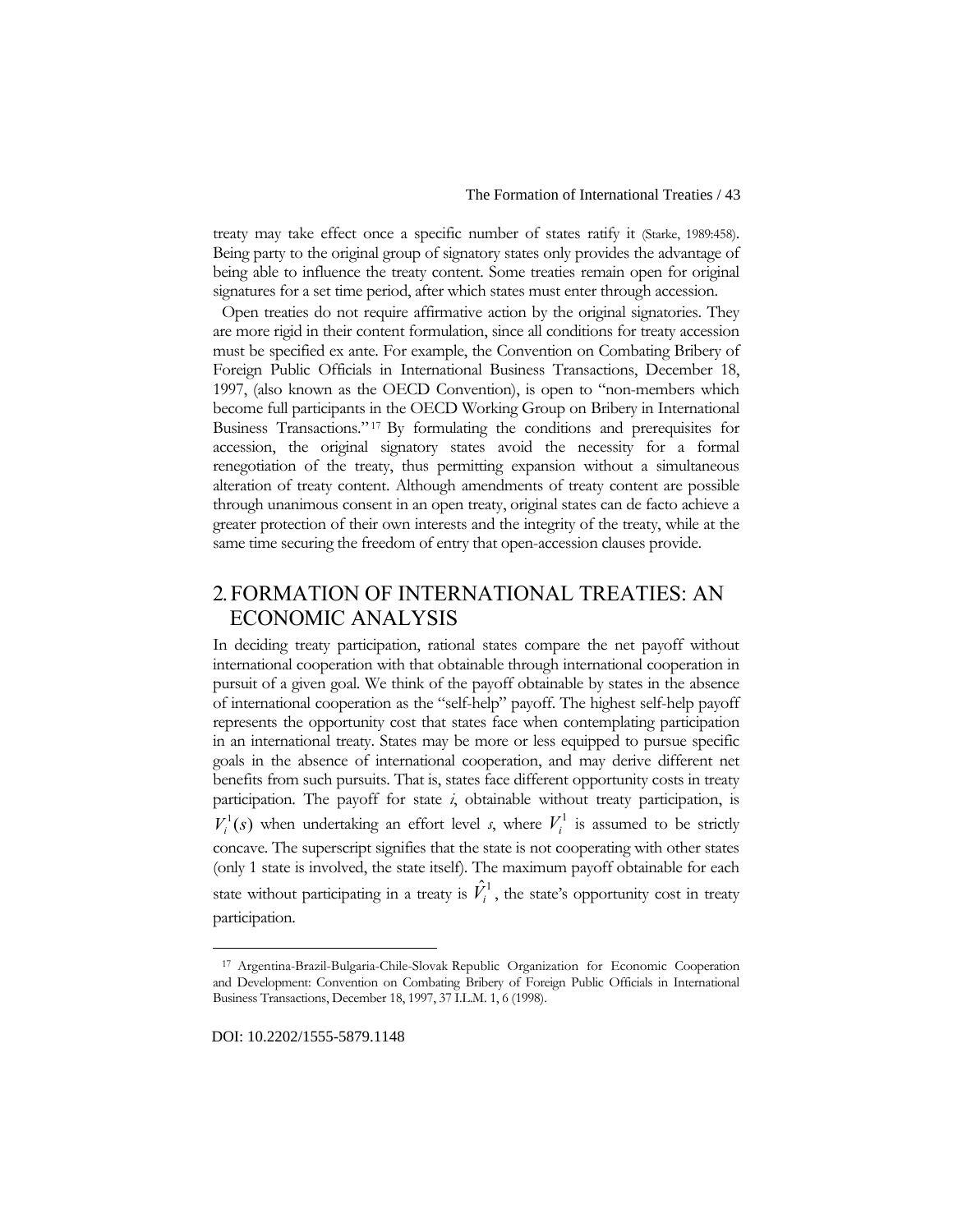By engaging in international cooperation, states may exceed their opportunity costs. This may be due to economies of scale in the pursuit of the common goal, the presence of gains from trade, or benefits from coordination and network effects. International treaties may serve to secure these benefits. In an *N*-state treaty,  $\pi(s_{NT}, N)$  represents the benefit enjoyed by *each* state participating in the treaty. The benefit from treaty participation  $\pi$  is an increasing function of  $S_{NT}$ , the effort level mandated by the treaty (hereinafter referred to as treaty content), and *N*, the number of participants in the treaty. The treaty variable *s* has two subscripts: the variable subscript *N* refers to the number of treaty participants and the fixed  $T$  signifies that it is the treaty content.<sup>18</sup> A treaty agreement with no substantive content generates no benefit:  $\pi(0, N) = 0$ . Similarly, no benefit can be derived from a treaty without other states:  $\pi(s_{1T},1) = 0$ . Further, states obtain nonincreasing marginal benefits from more substantive treaty content:  $\pi_{SS} \leq 0$ .

We consider both complementarity and substitution between treaty content and participation. Complementarity may characterize international agreements for adopting new technological standards with network externalities, or situations distinguished by weakest-link problems, such as the fight against terrorism. In these cases, the treaty effort level and the number of participants are complements:  $\pi_{sw} > 0$ . In other situations such as environmental cleanup or financial contributions to fight hunger in third world countries, one state's increase in effort can make up for another state's reduction. The treaty effort level and the number of participants are then substitutes:  $\pi_{sv} < 0$ .

The *total* payoff for state *i*, when participating in an *N*-state treaty with content  $S_{NT}$ , is  $V_i^N(s_{NT}) = V_i^1(s_{NT}) + \pi(s_{NT}, N) - c_i$ . Here  $V_i^1$  represents the state's *direct* net benefit from undertaking the effort specified by the treaty: if state *i* undertakes effort level  $S_{NT}$  by itself without joining a treaty, then its benefit is  $V_i^1(S_{NT})$ . Once the state joins the treaty,  $\pi$  is the *additional* benefit from undertaking the effort in the company of other participating states, and  $c<sub>i</sub>$  represents the costs of negotiating and drafting the treaty, as well as the political cost of joining the treaty. The superscript for *V* refers to the number of treaty participants, where 1 indicates the payoff without participating in a treaty. A superscript greater than 1 represents the state's total net payoff, including gains from cooperation and negotiation costs. We simplify notation by assuming that the negotiation cost for a

<sup>&</sup>lt;sup>18</sup> The variable  $N$  appears twice in the benefit function,  $\pi$ . It has both a direct effect on the benefit from participating in a treaty (i.e., widespread membership may affect benefits) and an indirect effect through the treaty content (i.e., changes in membership may affect treaty content).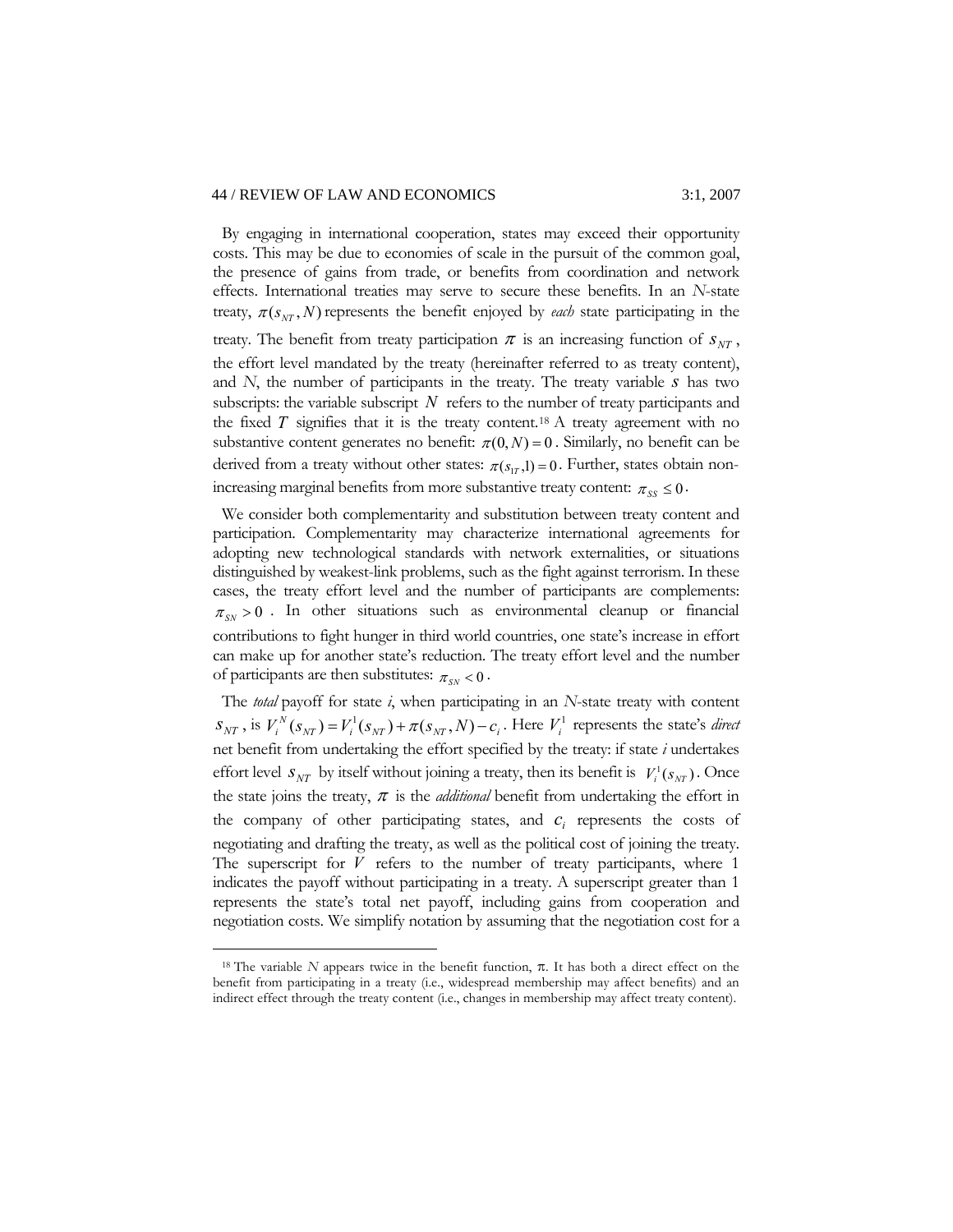state is constant and independent of the number of states involved in negotiating a treaty. To ease the notational burden further, the negotiation cost is the same whether the state negotiates to form a treaty with other states or requests accession to an existing treaty, although we expect that the former exceeds the latter. It is possible that both the payoff  $V_i^1$  and the benefit from treaty participation  $\pi$  are present discount values of future benefits. The negotiation cost of a treaty is borne only once. Any costs suffered in future periods, for example minor political consequences, can be subsumed as part of the payoff  $V_i^1$ .

# 2.1. SETTING THE STAGE: INITIAL TREATY FORMATION

States can join an international treaty as original signatory states or by acceding to an existing treaty. Accession to a treaty presupposes the existence of a treaty formed by a group of founding states. To set the stage for analyzing treaty accession, first consider the process of treaty formation by a group of states. Founding states become the incumbent states that control entry of new states applying for accession according to rules set forth in the initial treaty agreement.

Without loss of generality, consider the simplifying case of two states forming a treaty. When two states form a treaty with content  $S_{2T}$ , each state's payoff from participating in the treaty becomes  $V_i^2(s_{2T}) = V_i^1(s_{2T}) + \pi(s_{2T}, 2) - c_i$ . Negotiation of the treaty content  $s_{2T}$  by a Nash bargaining game is considered. The bargaining powers for the two risk-neutral states, state 1 and state 2, are  $\theta$  and  $1-\theta$ respectively. Recall that  $\hat{V}_1^1$  and  $\hat{V}_2^1$  are the opportunity costs of treaty participation that each state can obtain through its own effort without participating in a treaty. These are their threat points in the bargaining problem or their best alternatives to a negotiated agreement. The Nash bargaining solution to the 2-state treaty negotiation,  $S_{2T}$ , is the solution to the problem:

$$
\max_{s} (V_1^2 - \hat{V}_1^1)^{\theta} (V_2^2 - \hat{V}_2^1)^{1-\theta} = (V_1^1(s) + \pi(s, 2) - c_1 - \hat{V}_1^1)^{\theta} (V_2^1(s) + \pi(s, 2) - c_2 - \hat{V}_2^1)^{1-\theta}
$$

(1) 
$$
s.t. \quad V_1^2 \geq \hat{V}_1^1, \quad V_2^2 \geq \hat{V}_2^1.
$$

This Nash bargaining solution can vary with different scenarios. We highlight the importance of different factors in determining the outcome of the bargaining solution.

(*A*) We should stress the importance of the magnitudes of the benefit from treaty participation  $\pi$  and the bargaining and negotiating costs  $c_i$ . High benefits from international cooperation and low bargaining costs are required before states will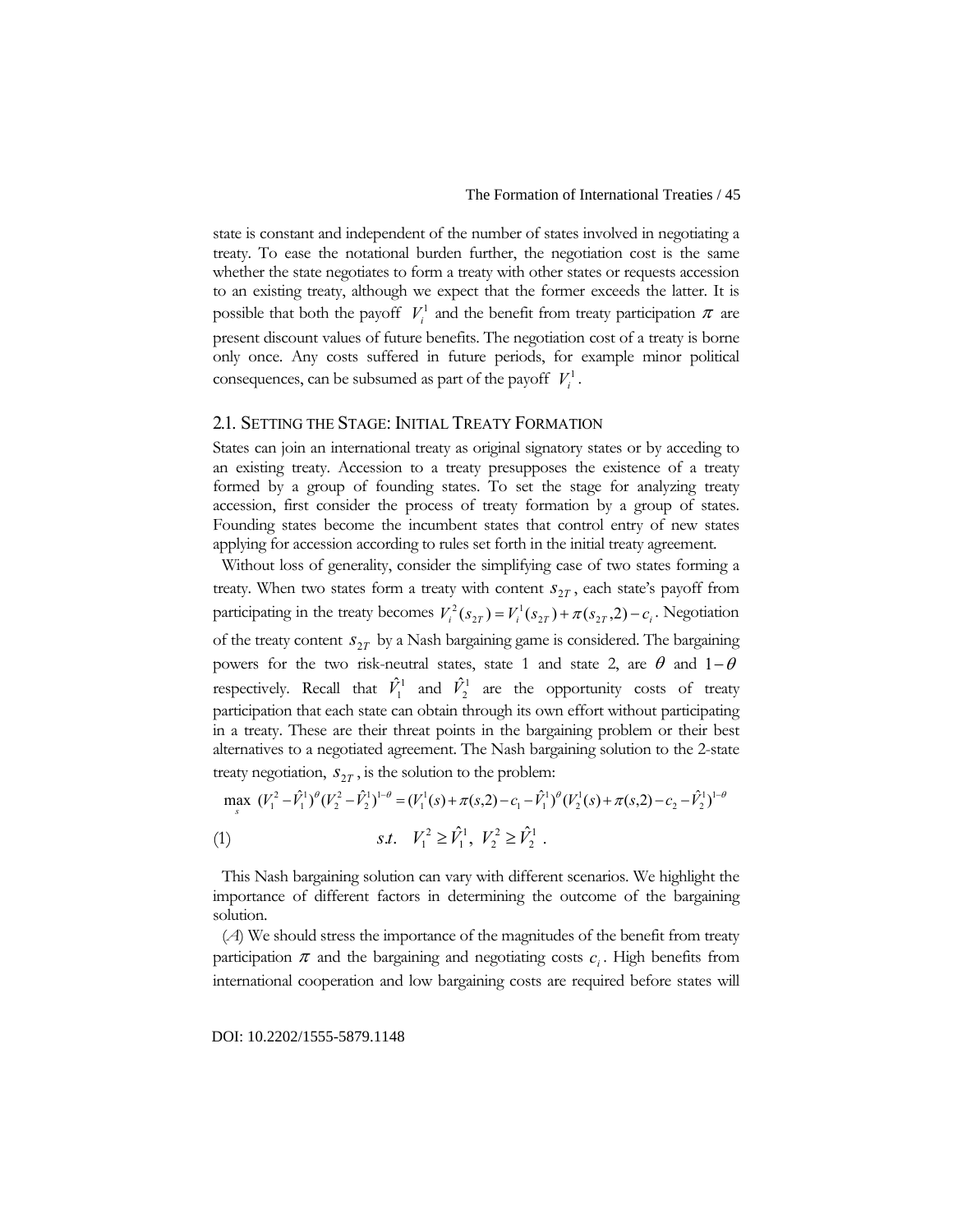agree to international cooperation. Otherwise, bargaining room for states to achieve acceptable treaty content may be lacking and no treaty will be signed.

As a simple example, consider the payoff  $V_i^1(s) = b_i s - a_i s^2$  and the benefit from joining the treaty  $\pi = \alpha s$ , where the dependence of  $\pi$  on the number of treaty participants is suppressed. Then  $b_1/2a_1 = \arg \max V_1^1$  and  $(b_1 + \alpha)/2a_1 = \arg \max V_1^2$ . The optimal level  $b_1/2a_1$  is chosen by state 1 in the absence of a treaty. The level  $(b_1 + \alpha)/2a_1$  is the desired treaty content for state 1, without considering the other state's constraint or any bargaining issues. The desired treaty content is greater than the optimal effort without joining the treaty, because higher effort leads to higher mutual benefit from treaty participation. Also, the opportunity cost for state 1 with no treaty is  $\hat{V}_1^1 = b_1^2/4a_1$ . Under a treaty, the best payoff that state 1 can hope for is  $\tilde{V}_1^2 = \left[ (b_1 + \alpha)^2 / 4a_1 \right] - c_1$ . State 1 will participate in a treaty only if  $[(b_1 + \alpha)^2/4a_1] - c_1 > b_1^2/4a_1$ . This means that  $\alpha(2b_1 + \alpha)/4a_1 > c_1$ . Thus, the higher the benefit from international cooperation  $\alpha$  and/or the lower the cost of negotiation  $c_1$ , the more likely the inequality holds. It then becomes more likely that state 1 will participate in a treaty formation. This matches our intuition exactly.

Note that a high potential benefit from cooperation and a low transaction cost to participate in a treaty only provide the backdrop for a state's willingness to join a treaty. Whether a state indeed participates in the formation of a treaty rests on the negotiation process and treaty content. Thus, in the following, we assume that it is beneficial for a state to participate in treaty formation, and turn to the outcome of the Nash bargaining process itself.

*(B)* Consider the case of *homogeneous* states with identical preferences and costs of negotiation and drafting, and the same gains to cooperation  $(V_1^2(s) - \hat{V}_1^1 = V_2^2(s) - \hat{V}_2^1$ . The bargaining power of states does not matter here, since their interests coincide exactly. The treaty content,  $\arg \max V_i^2(s) - \hat{V}_i^1 = (V_i^1(s) + \pi(s, 2) - c_i - \hat{V}_i^1)$ , maximizes net payoff for each state, and a treaty is formed.19 Convergence of the interests of homogenous states leads to the best outcome possible. In general, when states have similar preferences and similar negotiation and drafting costs, there is little disagreement concerning treaty content, and a treaty will thus be formed. This explains why many regional treaties are formed among rather homogeneous states.

*(C)* Next consider *heterogeneous* states with *diametrically opposite bargaining strengths*. The states' preferences *V<sub>i</sub>* differ and one state, say state 1, has overwhelming bargaining

<sup>&</sup>lt;sup>19</sup> Using the same payoff and benefit-from-treaty functions as in case (A), the effort level  $(b<sub>i</sub> + \alpha)/2a<sub>i</sub>$  is the treaty content desired by both states.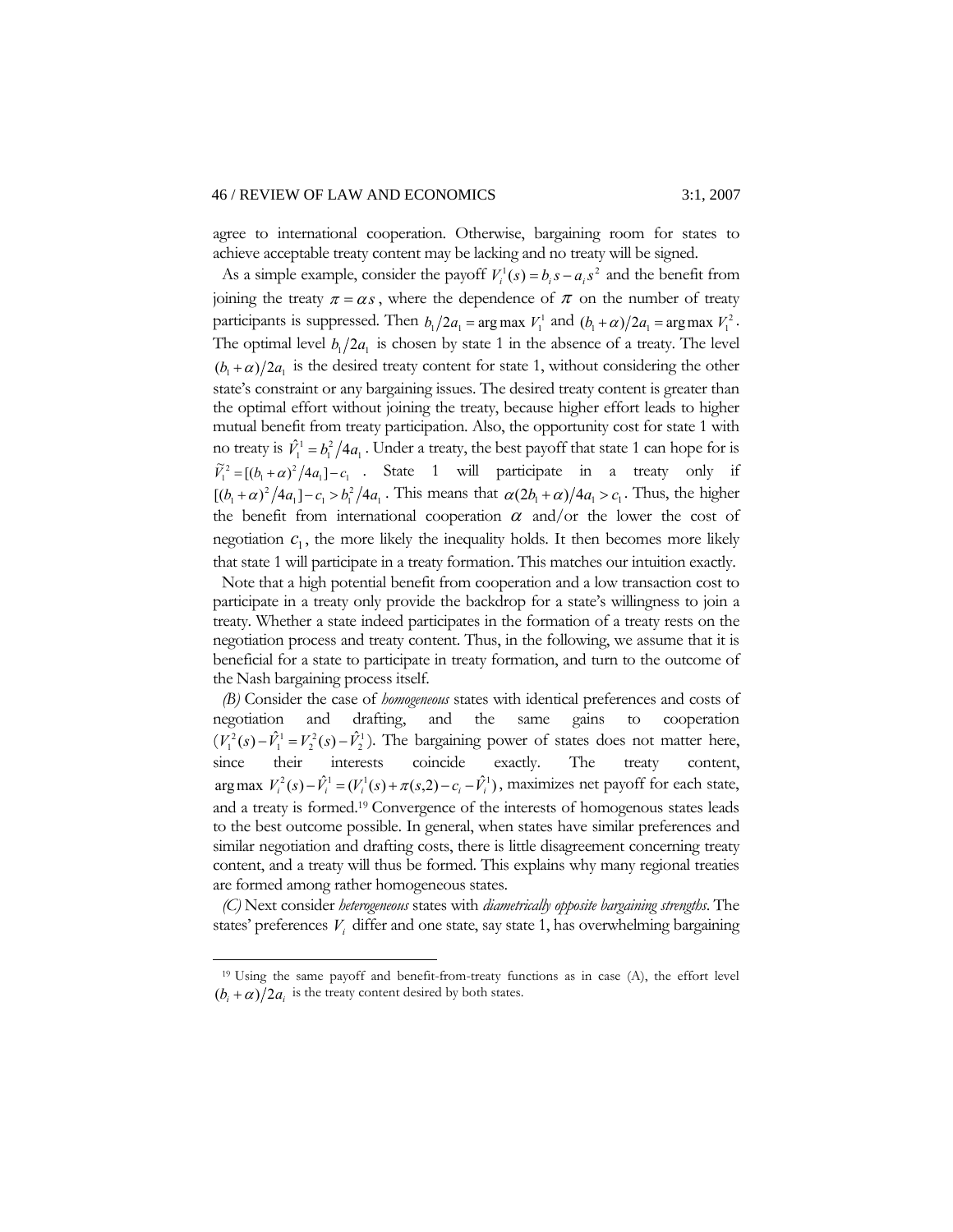#### The Formation of International Treaties / 47

strength. In the limiting case where state 1 has all of the bargaining power, the bargaining solution must satisfy max  $V_1^2 - \hat{V}_1^1$  s.t.  $V_2^2 \ge \hat{V}_2^1$ . Thus, due to its superior bargaining power, state 1 realizes most, if not all, the gains from cooperation. The treaty content maximizes state 1's net payoff, while the less persuasive state 2 remains close to its threat point. An extreme example involves a state with little potential gain being strong-armed into signing a treaty.20

*(D)* Now turn to the case of *heterogeneous* states with different preferences but very *similar bargaining powers*. 21 Not surprisingly, the tension created by different payoff patterns but equal bargaining power to pull and push the treaty content would be greatest under this circumstance. In particular, when states are even in their bargaining power, at the optimal treaty content, the net payoff from treaty participation for one country is increasing while that of another country is decreasing. This is because the treaty content must satisfy:  $(V_1^2(s) - \hat{V}_1^1) \cdot \partial V_2^2 / \partial s + (V_2^2(s) - \hat{V}_2^1) \cdot \partial V_1^2 / \partial s = 0$ . Since the coefficients in the equation represent the gains to each state from joining the treaty and are positive, the two partials in the equation must be opposite in sign. That is, when the treaty content is increased, the state with the positive partial will gain while the other state loses. We submit that many treaties signed by "equal-partner" countries, for example, the 1951 treaty establishing the European Coal and Steel Community, the 1956 treaty establishing the European Atomic Energy Community, and the 1957 Treaty of Rome establishing the European Economic Community, fit the description of this case.

The analysis of these different cases clarifies the resulting formation of treaties with different countries. The first important criterion for the formation of an international treaty is a substantial gain in cooperation and reasonable bargaining cost for each participating state. Beyond that, we observe that homogeneous states are most likely to form an international treaty to cooperate. In such cases we surmise that the treaty would likely be open or semi-open. Any state willing to join the open treaty, accepting treaty content as is, would be welcomed by the signatory states. Likewise, acceptance by a majority of signatory states of the accession of a new state to a semi-open treaty means that the interests of all other states with similar preferences are well served.

<sup>20</sup> Treaties signed by one country to cede a city or a port to another country may fit this scenario. In the Treaty of Nanking (1842) which ended the first opium war, China opened additional ports of trade, eliminated trade barriers, ceded the offshore island of Hong Kong to Britain, and allowed Britain's drug trade to continue despite the Chinese ban. Signing the treaty helped the Chinese to avoid further war with the British.

<sup>&</sup>lt;sup>21</sup> This is the basic Nash bargaining problem that Nash (1950) discussed. In our notation, this is the case when  $\theta = 1/2$ .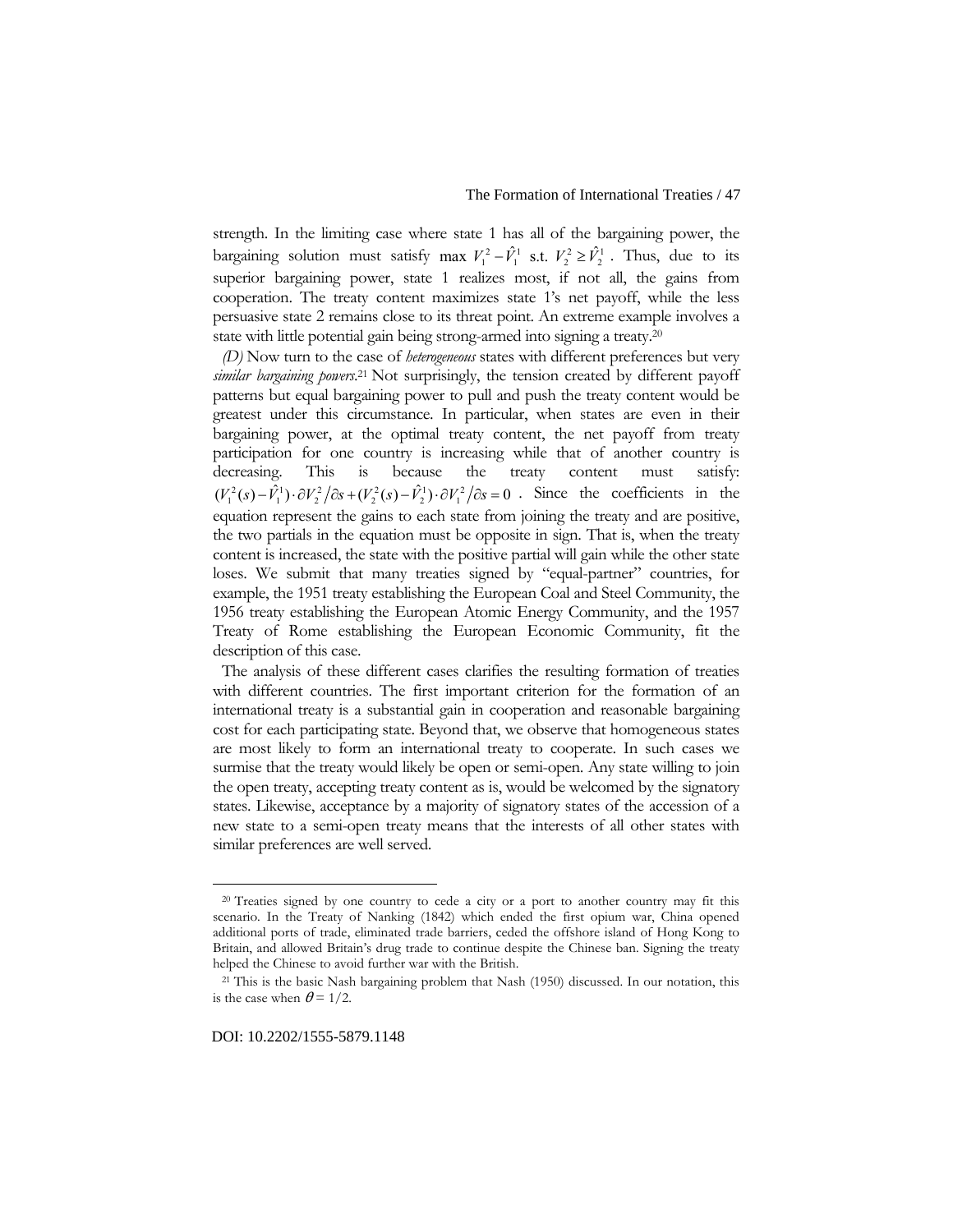In the case of heterogeneous states with an overwhelming bargaining strength for one party, the strong-armed state enjoys most of the benefit of cooperation. The weaker state gains little. We surmise that the treaty would most likely be closed, since the stronger state may refuse to give away any stake resulting from the negotiation advantage that it enjoys. In the more general case, a very strong state may sustain a closed treaty with a few weaker states. For example, the old Soviet Union may have forced other countries to join their version of NATO. On the other hand, if a group of weak states is capable of extracting concessions from a strong state while negotiating a treaty, then the strong state would have preferred to sign many separate treaties with individual weaker states.22

When states are heterogeneous but have fairly even bargaining powers, in order for a treaty to be formed, the range of effort level with potential gain from cooperation must be large for all participating states. Otherwise, there is insufficient bargaining room for the states to negotiate. If one state desires high treaty content while another wants low content, the resulting treaty content is typically a compromise. With any change in treaty content, stakes change for some parties. Thus, there is little reason for founding states to be amenable to new treaty content. However, if additional treaty membership with no alteration of treaty content creates large additional gains for every state, then an open treaty may be in order. This is especially true if the founding states anticipate a pool of future accession applicants who are amenable to existing treaty terms.

Not only does the expected number of potential entrants matter, but the typology of states expected to request accession may also matter. Founding states may prefer not to accept an accession application from one state while accepting an application from another state. For example, the founding states accept accession applications from states willing to increase the content of the treaty undertaking, but not from others. These factors can also help determine whether the treaty is closed or left open for accession.

Thus far, we have concentrated on treaty formation and on the interests of the founding states. Once the treaty is formed, the interests of a potential newcomer state and interactions between the newcomer and the signatory states become important. In our notation, after a treaty is formed, the payoffs of the two states are denoted  $\hat{V}_1^2$  and  $\hat{V}_2^2$ . With this as a starting point, we now turn to the accession process.

<sup>22</sup> See the related issues on Bilateral Investment Treaties discussed in Section 3.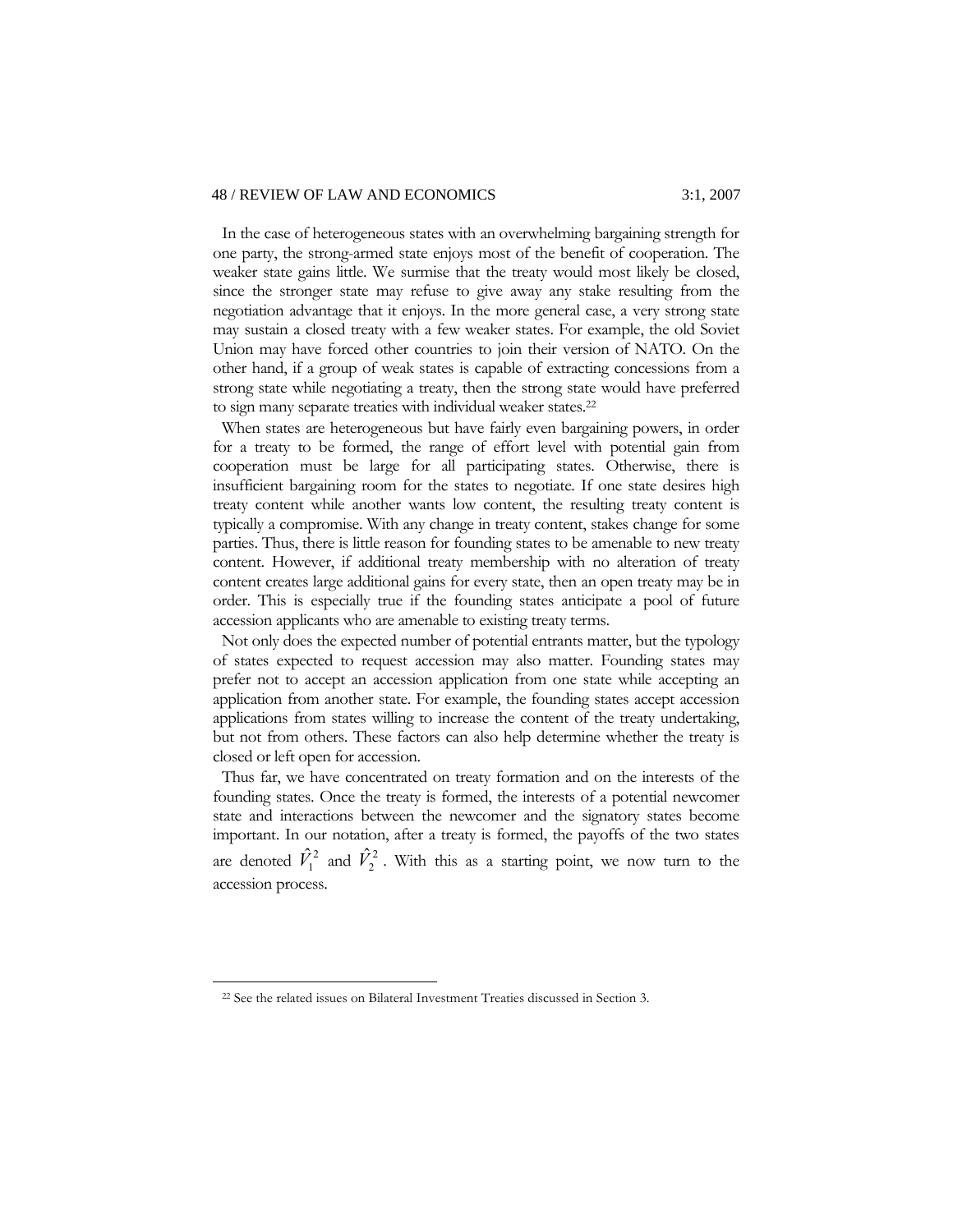# 2.2. TREATY ACCESSION

Once a treaty is formed, non-signatory states may wish to join the treaty. The accession process through which other states may join an existing treaty is generally set out in the original treaty agreement. The three accession types are discussed separately.

# *2.2.1. "Closed" Treaties: Unanimous Consent*

Suppose a new state applies to join an existing treaty where expansion of the treaty requires unanimous consent of the signatory states and an amendment to the treaty. Consider the region where increased treaty participation generates increasing benefits for all states ( $\pi_{N} > 0$ ). In the limiting case where the new state has preferences identical to those of the incumbent signatory states, incumbents welcome accession, as more states joining the treaty increases the benefit from treaty participation without modifying treaty content. The more problematic case emerges when a third state desiring different treaty content applies to join the treaty.

In a closed treaty where unanimous agreement of the incumbent states is required, either state would veto the proposed entry if expansion necessitates a treaty amendment that lowers its payoff compared to the original treaty agreement. Thus, incumbent states approach an application for new entry by first calculating whether an additional participant in the treaty is beneficial, assuming that the entrant accepts the treaty content (possibly amended from the previous content) proposed by them:

(2) 
$$
\max_{s} (V_1^3 - \hat{V}_1^2)^{\theta} (V_2^3 - \hat{V}_2^2)^{1-\theta} \text{ s.t. } V_1^3 \ge \hat{V}_1^2, V_2^3 \ge \hat{V}_2^2.
$$

Setting aside the interest of the newcomer, state 3, for the moment, this treaty amendment problem is similar to the bargaining problem that states 1 and 2 faced when negotiating the original treaty agreement. One difference is that the opportunity costs faced by the original signatory states have changed since they joined the original treaty. When considering the application for entry by a third state, the incumbent states look at the higher payoffs generated by the original treaty  $(\hat{V}_1^2$  and  $\hat{V}_2^2)$  as their opportunity costs, rather than the lower optimal selfhelp payoffs  $(\hat{V}_1^1$  and  $\hat{V}_2^1$ ). While admitting a third state creates additional valueenhancing opportunities for both states, new negotiations may entail new costs similar to those at the formation stage of the original treaty. If treaty expansion offers no Pareto superior treaty content for the incumbent states, then the current treaty arrangement is preferable and entry by the third state is denied.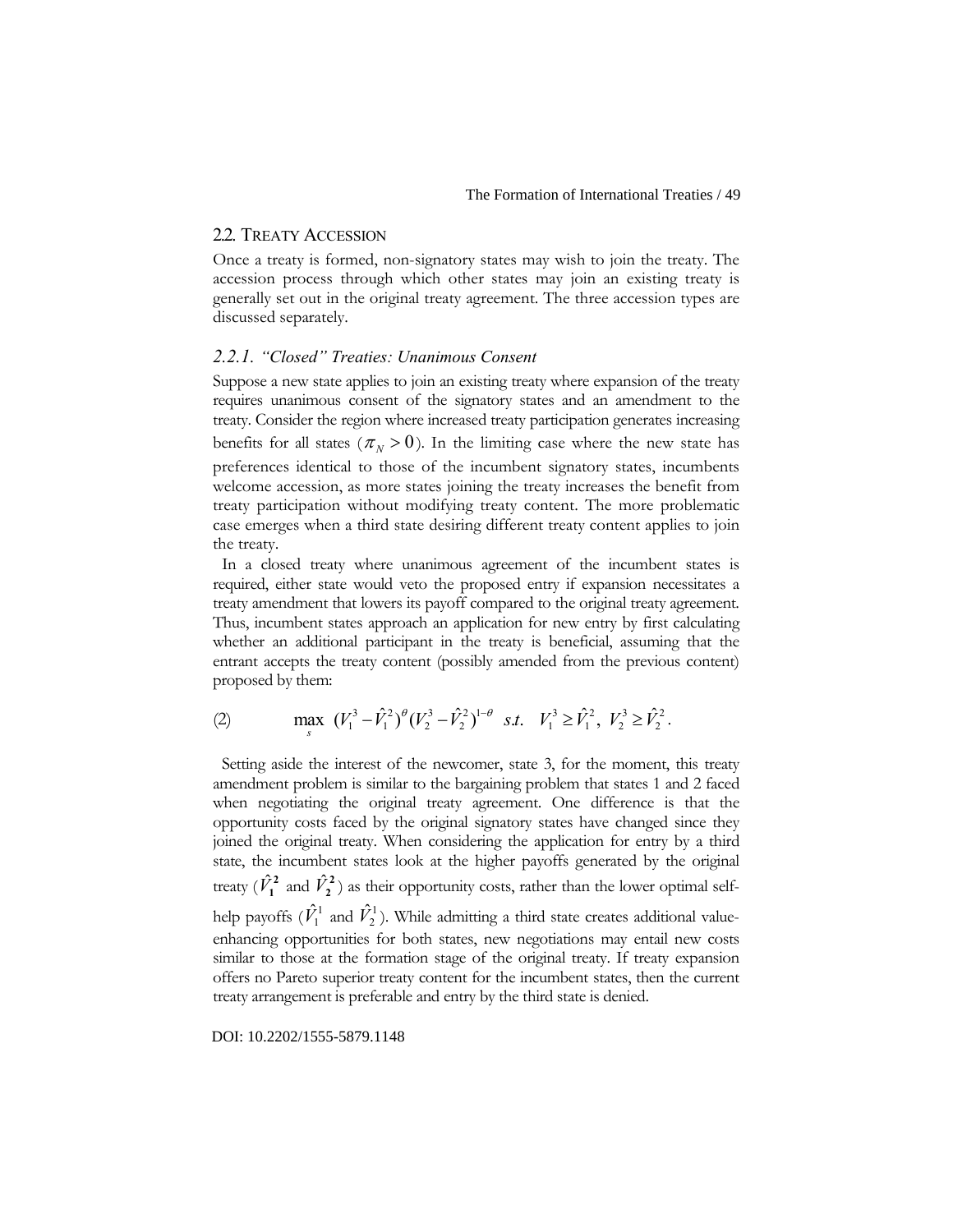On the other hand, high increases in benefits from more states participating in the treaty and low renegotiation costs could produce a range of Pareto superior treaty arrangements involving admission of the third state. Let  $s'_{3T}$  be a solution to the Nash bargaining problem (2) in the enlarged treaty environment. More treaty participants increases the net payoff from joining the treaty and the range of agreeable treaty obligations widens for an individual incumbent state. Figure 1 illustrates this for state 1. The existing treaty content between states 1 and 2 is given by  $s_{2T}$ , making  $\hat{V}_1^2$  state 1's payoff derived from the original 2-state treaty. With a third state joining the treaty, the general net payoff function for state 1 shifts up from  $V_1^2$  to  $V_1^3$ .<sup>23</sup> The range of treaty content that makes state 1 at least as well off as in the original treaty spans  $s_{3T}^L$  to  $s_{3T}^U$ . Any proposed treaty amendment that lies in this region would be agreeable to the incumbent signatory state. The solution to the incumbents' bargaining problem generates the *proposed* treaty terms for the third state applying for admission.



Figure 1. Agreeable Treaty Contant for Incumbent Signatory State

<sup>23</sup> Figure 1 makes an implicit assumption that the cost of negotiation for an additional entrant equals the original negotiation cost to create the treaty. If the negotiation cost for the incumbent state is lower in the case of accession by a third state than in the case of forming the treaty, for example, then the vertical intercept of  $V_1^3$  should be higher than the vertical intercept of  $V_1^2$ .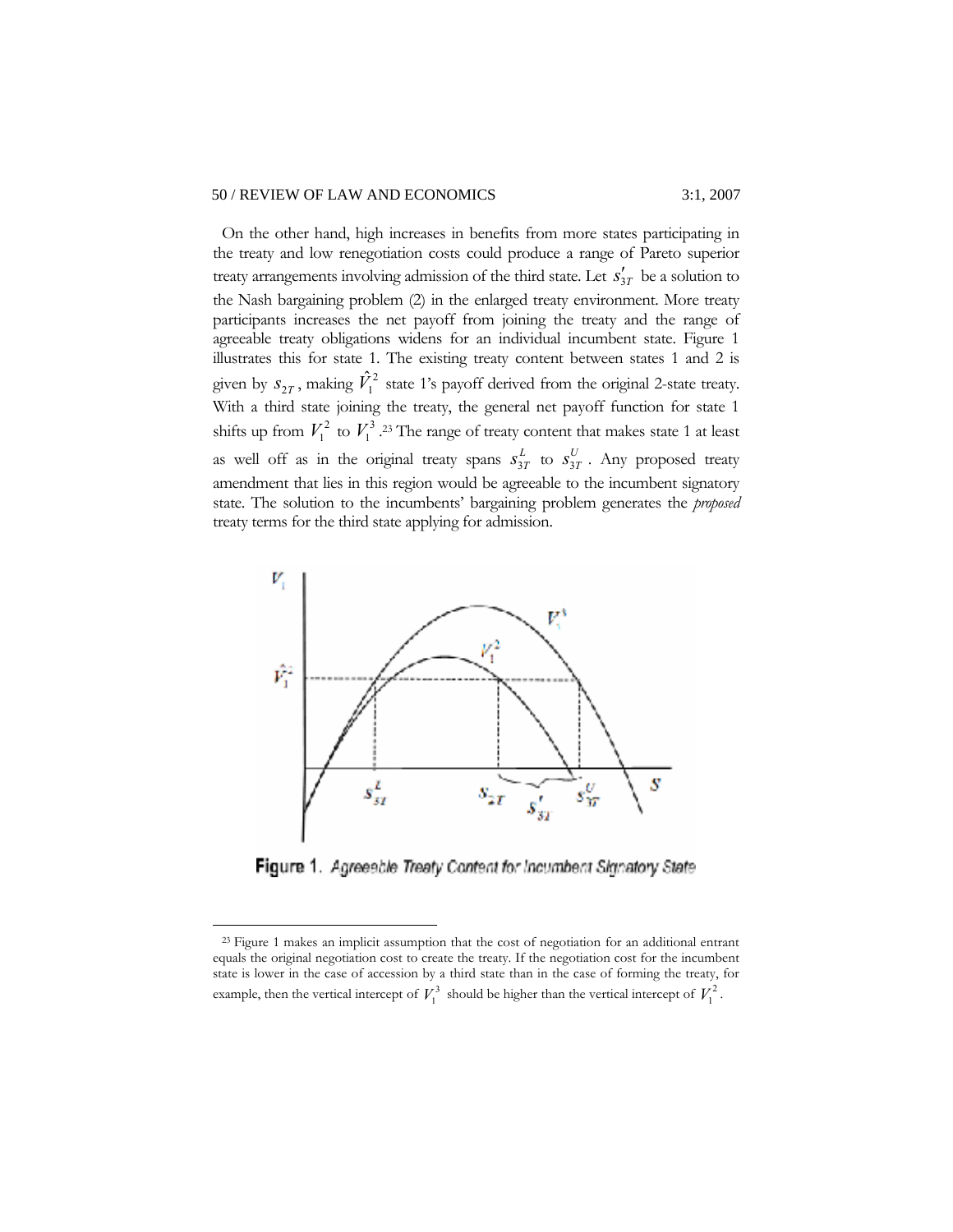Treaty amendments made in contemplation of membership expansion may increase or reduce substantive treaty obligations. Whether the existing states propose a treaty amendment  $s'_{3T}$  containing higher or lower treaty obligations than the original treaty content,  $S_{2T}$ , depends on whether the number of treaty participants and the treaty content are complements or substitutes. In general, setting aside any bargaining problems and constraints imposed by other states wishing to join a treaty, consider the first-best payoff maximization problem for an existing state in an *N*-state treaty: say  $\max_{s} V_1^N$  for state 1. The first-best treaty content desired by the state,  $s_T^*$ , must meet the condition that net marginal payoff is zero. Simple comparative static results show that  $ds^* / dN > 0$  if the treaty content and the number of treaty participants are complements, and  $ds^*_{\tau}/dN < 0$  if they are substitutes.24 If treaty content and the number of treaty participants are complements, an increase in the number of states joining the treaty raises the marginal impact of efforts on payoff. Individual states would prefer a higher treaty obligation (more effort level) when more states join the treaty. Thus, when treaty content and the number of treaty participants are complements, treaty content proposed by the incumbents falls in the region identified by a brace in Figure 1. (The opposite would hold for substitutes.)

Assume complements so that each participating state is willing to undertake higher treaty obligations when more states join the treaty. When confronted with the prospect of treaty expansion brought about by a third state's application for entry, both states wish to raise the level of treaty obligation and to amend the treaty to allow for admission. In this case, the bargaining outcome between the incumbent states must end with a proposal for amendment that contains higher treaty obligations than the original treaty. In our notation, the proposed treaty content  $S'_{3T}$  is greater than the existing treaty content  $S_{2T}$  for the two incumbent states. (Opposite results obtain in the case where treaty participation and treaty content are substitutes.)

When the treaty amendment  $S'_{3T}$  is proposed, state 3 needs to verify whether the obligations imposed by the proposed treaty amendment provide an opportunity to improve upon its status quo payoff. For a third party state without alternative treaty opportunities, the status quo payoff coincides with the opportunity cost

<sup>&</sup>lt;sup>24</sup> From the first order condition,  $ds_T^*/dN = -\pi_{SN}/(\partial^2 V_1^1/\partial s_T^2 + \pi_{SS})$ . Since  $\partial^2 V_1^1/\partial s_T^2 < 0$ and  $\pi_{SS} \leq 0$ ,  $ds_T^* / dN > 0$  when  $\pi_{SN} > 0$  (the case of complements) and  $ds_T^* / dN < 0$ when  $\pi_{SN}$  < 0 (the case of substitutes).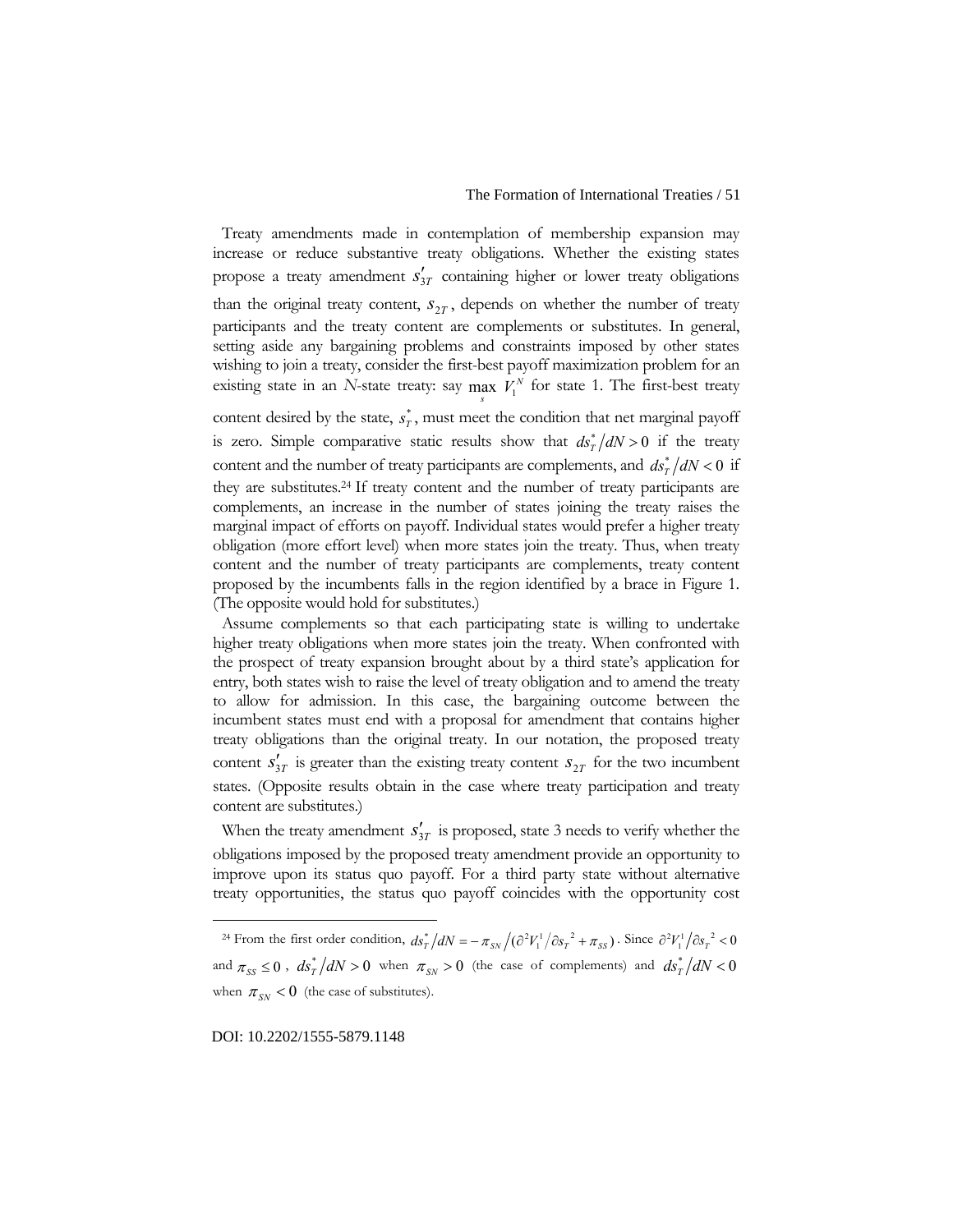obtainable in the absence of treaty participation. State 3 must consider whether  $V_3^3(s'_{3T}) \ge \hat{V}_3^1$ . If so, state 3 joins the original signatory states, and the original treaty content is amended to  $s_{3T} = s'_{3T}$ . On the other hand, if  $V_3^3(s'_{3T}) < \hat{V}_3^1$ , the proposed treaty amendment generates a payoff for state 3 lower than its opportunity cost, and state 3 is not willing to join the treaty under those terms. In this case, state 3 may have the opportunity to make a counter-offer to the incumbent states, proposing different terms for the amended treaty.

Recall that the proposed treaty amendment,  $s'_{3T}$ , was the solution to the bargaining problem between the incumbent states. However, in additional to the specific proposed treaty content  $S'_{3T}$ , the possibility of entry by state 3 generates a range of Pareto superior alternatives for states 1 and 2. Thus the lack of acceptance of the proposed treaty content  $S'_{3T}$  by state 3 may still leave a range of potentially acceptable alternative terms for the two incumbent states. That is, counter-offer by state 3 may not be in vain. Figure 2 focuses on the choice of the newcomer state. It illustrates cases in which the third party state finds the initially proposed terms  $S'_{37}$ unacceptable and makes a counter-offer, with a request for concessions from the incumbent states. The third-party state's rejection of the initial proposal is inevitable when the payoff under the proposed terms  $V_3^3$   $(s'_{3T})$  is less than its opportunity cost  $\hat{V}_3^1$ . In turn the incumbent states need to entertain and evaluate the counter-offer.

# *Subcase A. Third State Applies for Entry Requesting Minor Concession*

In Figure 2, the graph on the left illustrates the case where the third state applies for entry asking for a minor concession. The incumbent states' proposed treaty terms,  $S'_{3T}$ , call for an increase over obligations undertaken in the original treaty,  $S_{2T}$ . This proposed amendment is unacceptable to state 3, since it would generate lower payoffs for this state than those obtainable without treaty participation. To generate a positive return from joining the treaty, state 3 should propose an alternative treaty content less than  $s'_{3T}$ . In fact, any treaty content less than  $s'_{3T}$ and greater than  $S_{2T}$  benefits the acceding state as well as all incumbent states. We use  $S'_{3T}$  as the proxy for this mutually beneficial treaty modification, and abstract from further bargaining problems between acceding and incumbent states. The counter-offer  $S'_{3T}$  provides treaty obligations above those of the original treaty,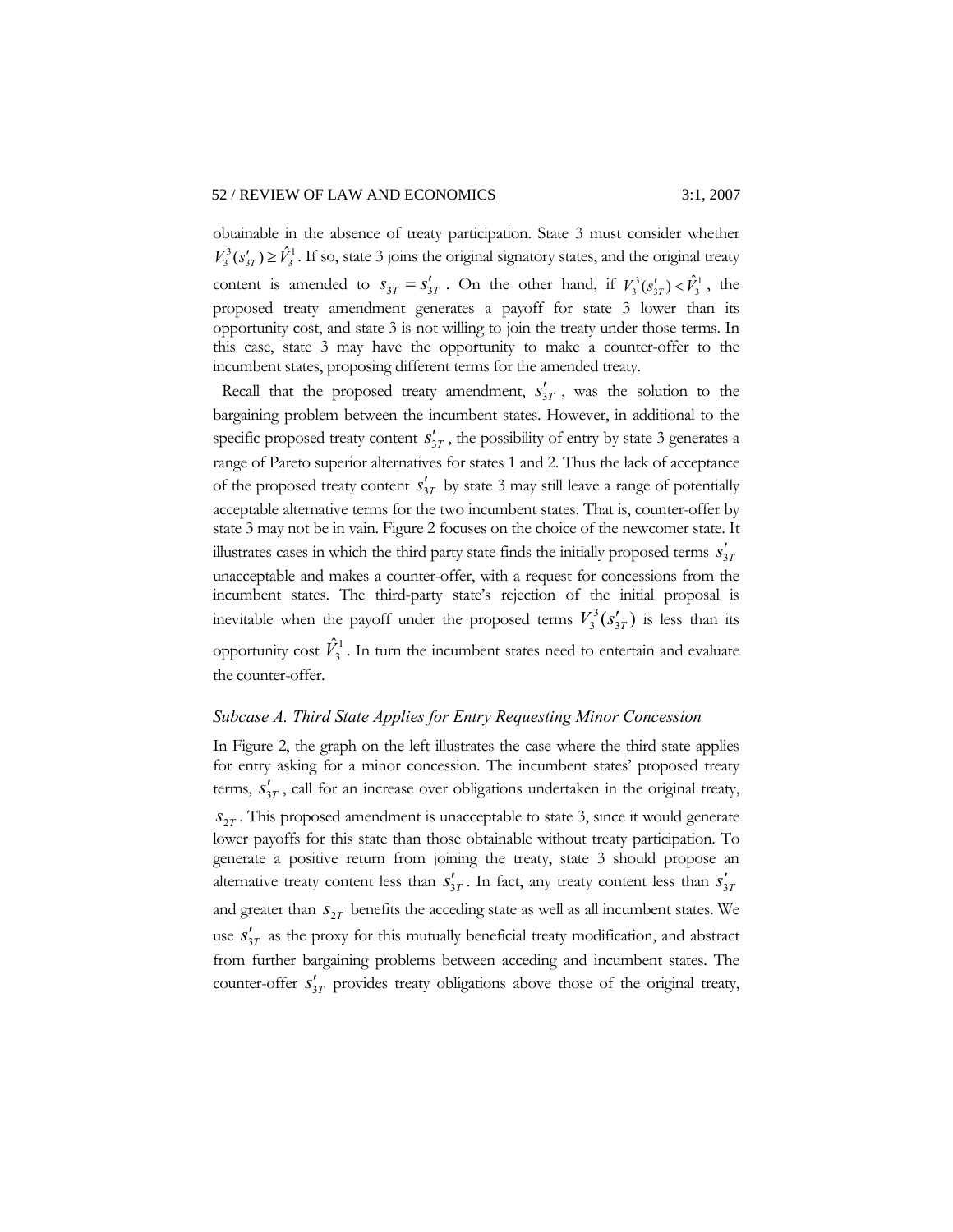$S_{2T}$ , but lower than those of the initial proposed amendment. Since states 1 and 2 prefer a higher level of treaty content given more participants, they find this minor request for concession acceptable and allow entry by state 3. In this case, a 3-state treaty is formed with treaty obligations set at  $s_{3T} = s'_{3T}$ .



Figure 2. Third-Party State Requests Concessions at Time of Accession

# *Subcase B. Third State Applies for Entry Requesting Major Concession*

The graph on the right panel of Figure 2 illustrates the situation when a more substantial concession is requested by the third-state applicant. The initial treaty amendment  $S'_{3T}$  proposed by the incumbent states again imposes higher obligations than those in the original treaty  $(S_{2T})$ . This proposed amendment is unacceptable to state 3. In order to make it worth its while to participate in the treaty, state 3 makes a counter-offer proposing lower treaty obligations  $S'_{3T}$ . This not only constitutes a departure from the proposed treaty amendment,  $s'_{3T}$  , it also lowers the treaty obligation below the original treaty value  $S_{2T}$ . This counter-offer by state 3 represents a major concession request from the incumbent states, since they prefer raising treaty content in concert with an expansion of membership.

Whether the original signatory states are willing to make this larger concession depends on the circumstances of the case. In the relevant range where expansion of membership brings large positive benefits, admitting state 3 brings potential benefits that may lead incumbent states to compromise on the treaty terms. That is, although the incumbent states prefer to increase treaty obligations as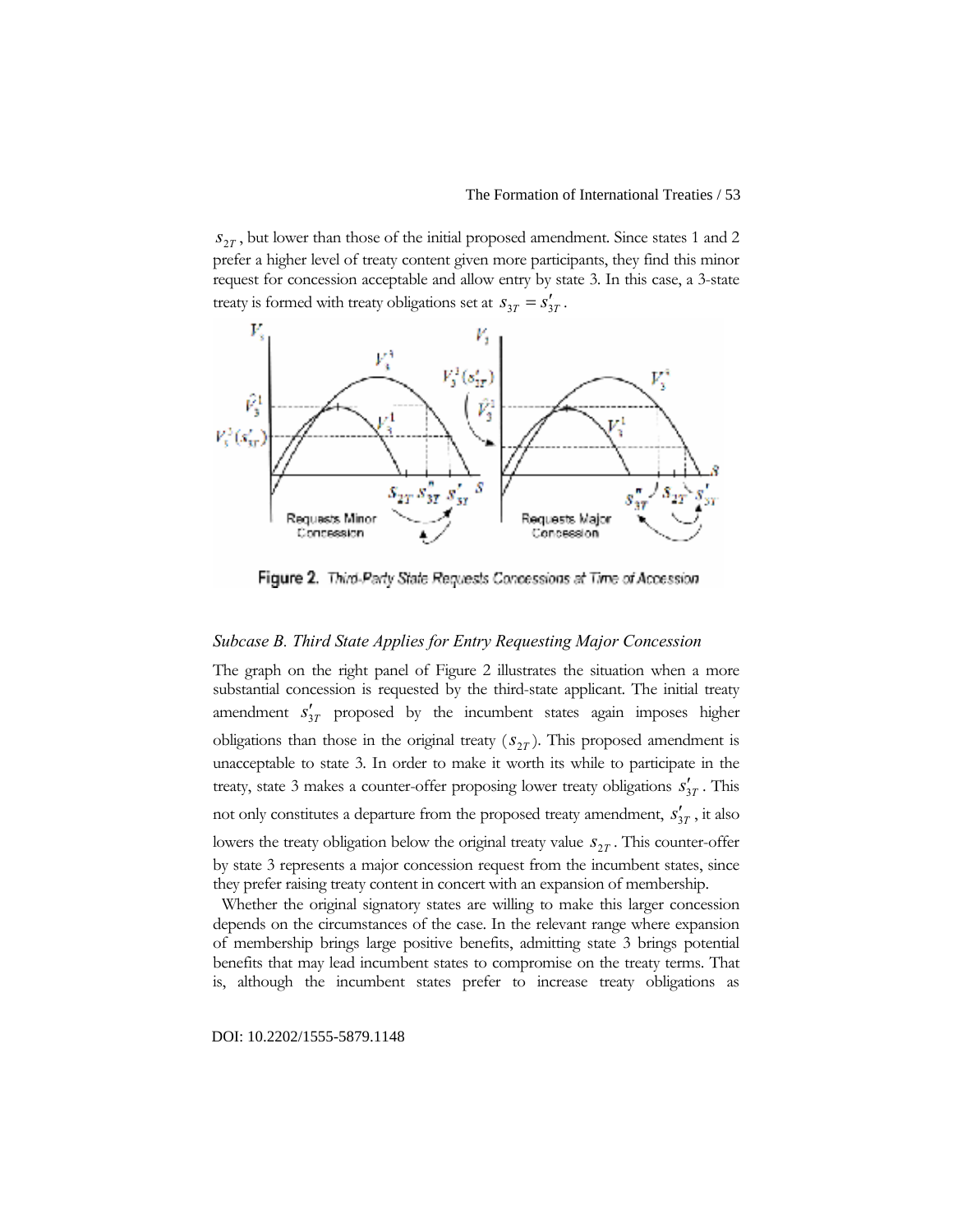membership increases, they are willing to compromise treaty content to promote membership expansion as long as the payoffs from the treaty enlargement are greater than the payoffs from the original treaty. That is, concessions are made by the incumbents if  $V_1^3(s_{3T}'') \geq \hat{V}_1^2$  and  $V_2^3(s_{3T}'') \geq \hat{V}_2^2$ . When these conditions hold, the original treaty is amended and the states form a 3-state treaty with treaty obligations set at  $s_{3T} = s'_{3T}$ .

On the other hand, if  $V_1^3(s''_{3T}) < \hat{V}_1^2$  or  $V_2^3(s''_{3T}) < \hat{V}_2^2$ , then state 1, state 2, or both object to the proposed treaty amendment  $s'_{3T}$ . No treaty content is agreeable to the incumbent states and the newcomer state. In this case, the application of the third state for entry is rejected and no treaty expansion takes place.

Given multiple incumbents in an *N*-state treaty, similar considerations drive the process of treaty amendment in contemplation of entry of a new party state. Two additional observations should be made at this point. First, a state may apply for membership to a treaty even though the applicant state is unwilling to accept the current treaty content. This may be so because the third-party state knows that incumbent states would benefit from membership expansion, and that its application for accession opens the opportunity for renegotiating the existing treaty terms. Even in a closed-treaty regime where any state may veto entry of a new state, the net benefits of treaty expansion may be high enough to induce each incumbent state to compromise its own position in order to promote entry of the third state.

Second, when multiple states are interested in applying for admission, the positions of third-party states may be strengthened if they apply as a block, rather than sequentially. Notwithstanding the increase in bargaining power of the new block, the gain in payoffs may make a difference. Major concessions may be unacceptable to one or more incumbent states if proposed by a single applicant. When multiple third-party states apply for admission as a block, the greater magnitude of the benefit from large-scale expansion may justify a larger concession on treaty content. This may explain the stylized fact that treaty expansions for EU membership include several new states at each time of enlargement.

# *2.2.2. "Semi-Open" Treaties: Consent by Median-Voter State*

For semi-open treaties, entry of a new member state requires approval by a majority of the existing signatory states. It is assumed that the process of treaty expansion is carried out through majority vote. Thus, an application of the Median Voter theorem makes the impact on the welfare of the median voter state, state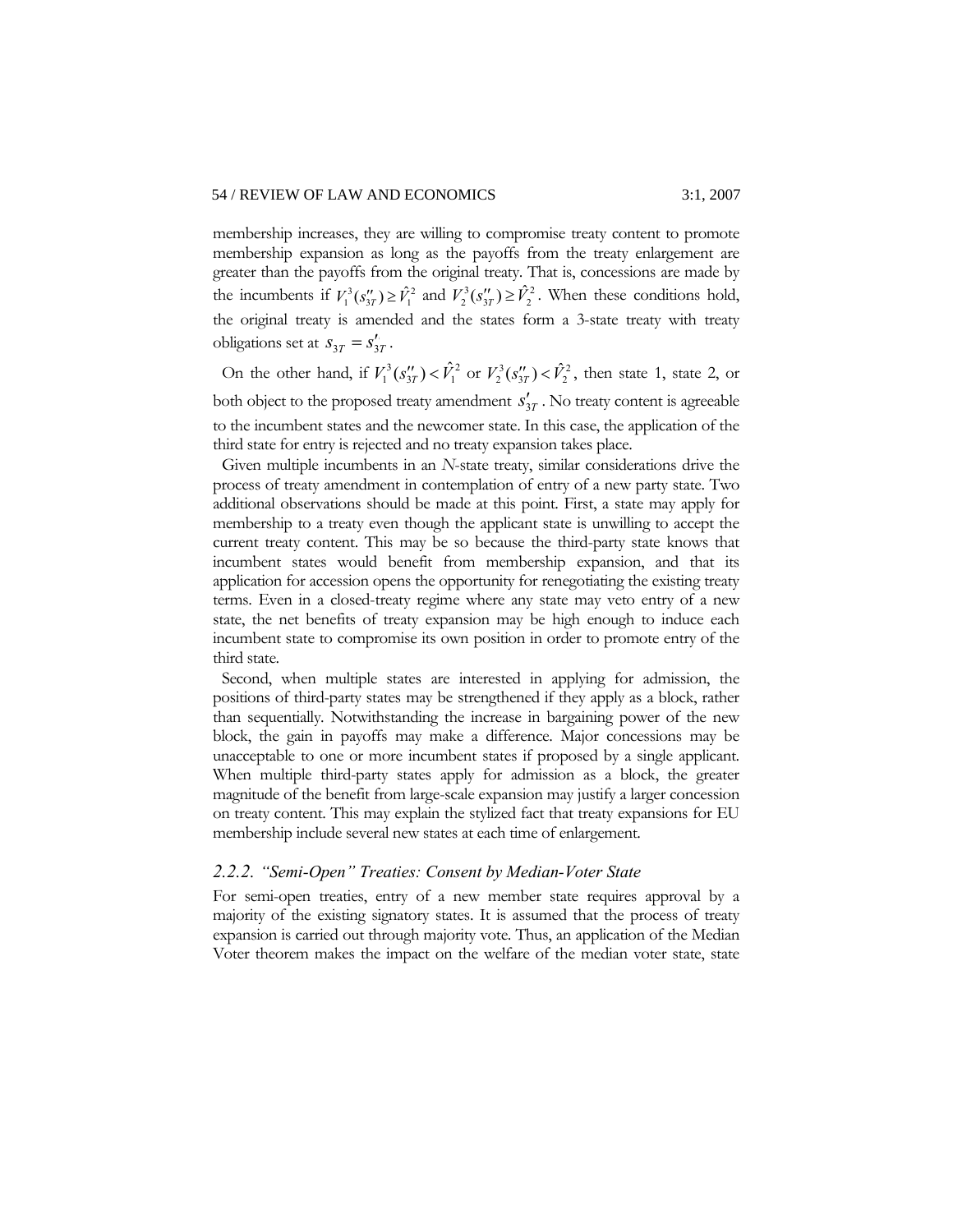*m* , the focus of attention in our analysis (Downs, 1957; Black, 1958). 25 Given that the content of the treaty obligation is the critical variable, the median voter state has median preferences with respect to the treaty content, *s.* In an application for entry by a newcomer state, the median state decides whether the application is accepted, leading to an expansion of the treaty from  $N$  to  $N+1$  participants. In reaching this decision, the median state confronts the following problem:

$$
\max_{s} V_{m}^{N+1}(s) = V_{m}^{1}(s) + \pi(s, N+1) - c_{m} \quad s.t. \quad V_{m}^{N+1} \ge \hat{V}_{m}^{N}.
$$

Similar to the previous case of a closed treaty, we assume that negotiations on treaty content take place when states apply for accession and incumbent states have discretion whether to grant admission. Incumbent states may use this opportunity to modify the level of treaty obligations specified in the treaty and newcomer states may ask for concessions. Assume that  $S'_{(N+1)T}$  is the proposed treaty content offered to the newcomer, state  $N+1$ . State  $N+1$  compares the payoff under the prospective treaty arrangement to the payoff obtainable without joining the treaty. If the treaty payoff is higher than its opportunity cost, state  $N+1$  accedes. A treaty with  $N+1$  states is formed with  $S_{(N+1)T} = S'_{(N+1)T}$  as the treaty content.

On the other hand, if the proposed treaty terms are unacceptable to state  $N+1$ it may request concessions. The outcome of the deliberations concerning the proposed accession would reflect the preferences of the median state *m* , according to the Median Voter theorem. If the concessions requested by the acceding state  $N+1$  are acceptable to state  $m$ , the application for entry is approved and an enlarged treaty with  $N+1$  states is formed. Otherwise, no expansion of the existing treaty occurs.

# *2.2.3. "Open" Treaties: Take It or Leave It*

Treaties with open accession provide an open invitation (at times, subject to limitations) to non-signatory states to join the original treaty signed by the founding states. There is no need for negotiations between incumbent and newcomer states at the time of accession. Although open accession clauses are more common in

<sup>25</sup> The assumptions of the Median Voter theorem include single-picked preferences and nonalienation. In this context, single-picked preferences with respect to *s* imply that states prefer treaty obligations closer to their ideal first-best point than treaty obligations that are further away. Non-Alienation implies that all states have an interest in participating in the deliberation through voting and that even states holding extreme preferences will not withdraw from the collective deliberation or be alienated from the decision process.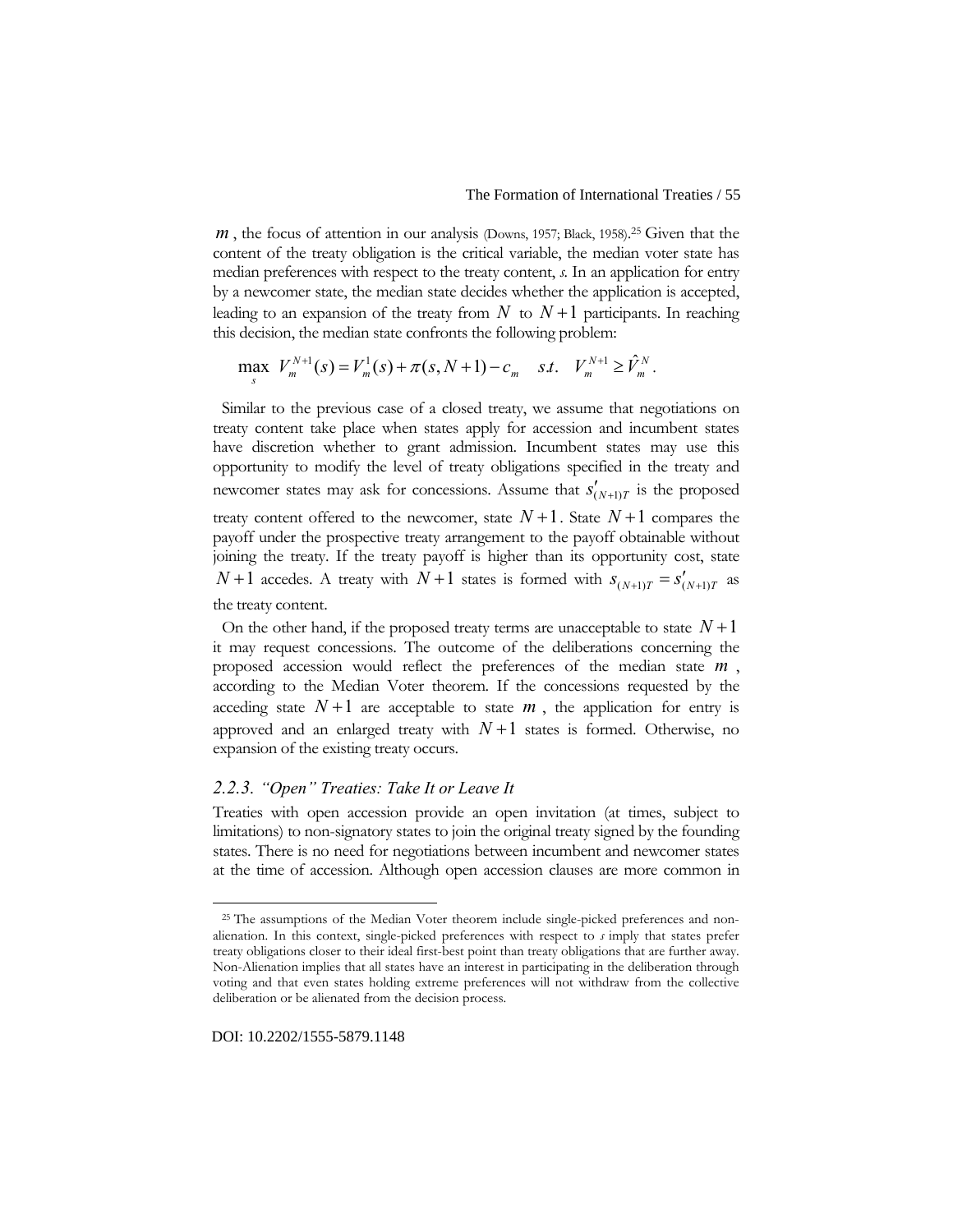multilateral treaties promoting international cooperation between states, we examine the simple case of two founding states. There are two aspects to the problem. First, the founding states start negotiating to see if both states benefit from forming a treaty, assuming that the treaty will not be open. Let the proposed closed treaty content be the bargaining solution to (1), leading to payoffs  $\hat{V}_1^2$  and  $\hat{V}_2^2$  for the two states. Next, if the founding states expect future applications for accession to the treaty, they are confronted with another bargaining problem. They may adjust the treaty content, leaving the treaty open to reflect their expectations for enlargement and easing the cost of future negotiation. Let's say that  $N^E$  is the expected number of states that will apply for accession. The founding states will bargain to reach a level of treaty obligation that maximizes their expected gains under the enlarged treaty. In particular, the bargaining problem with an open treaty becomes:

(3) 
$$
\max_{s} (V_1^{N^E} - \hat{V}_1^2)^{\theta} (V_2^{N^E} - \hat{V}_2^2)^{1-\theta} \text{ s.t. } V_1^{N^E} \ge \hat{V}_1^2, V_2^{N^E} \ge \hat{V}_2^2
$$

Note that the incumbent states' default position in this second Nash bargaining problem is given by the best payoff under the alternative 2-state closed treaty. Only when the prospect for treaty enlargement increases both incumbents' expected payoffs do the founding states leave the treaty open for accession while setting treaty content in expectation of such enlargement. If no treaty content satisfies (3), then the incumbent states do not support treaty expansion and consequently settle for a closed treaty structure. This may happen in situations where the states perceive that a bilateral or plurilateral treaty creates an advantage for the member states, and that such an advantage will vanish if the treaty is expanded through accession of third states.

On the other hand, if  $S_{N^E T}$  is the solution to (3), then an open treaty is formed with treaty content specified as  $S_{N^E T}$ . The founding states' decision to leave the treaty open for accession allows newcomer states to join the treaty as originally specified without the need to negotiate entry or to obtain approval from incumbent states. Entry is granted when the acceding state agrees to be bound by the original treaty. If the terms are not acceptable, the newcomer state can still apply for entry, requesting that the terms of the treaty be modified. But such modification should be carried out through treaty amendment, as if the treaty were a closed treaty.26

<sup>26</sup> Treaties left open for accession usually limit admissibility of reservations at the time of accession. This pre-commitment strategy limits strategic behavior and hold-up problems by third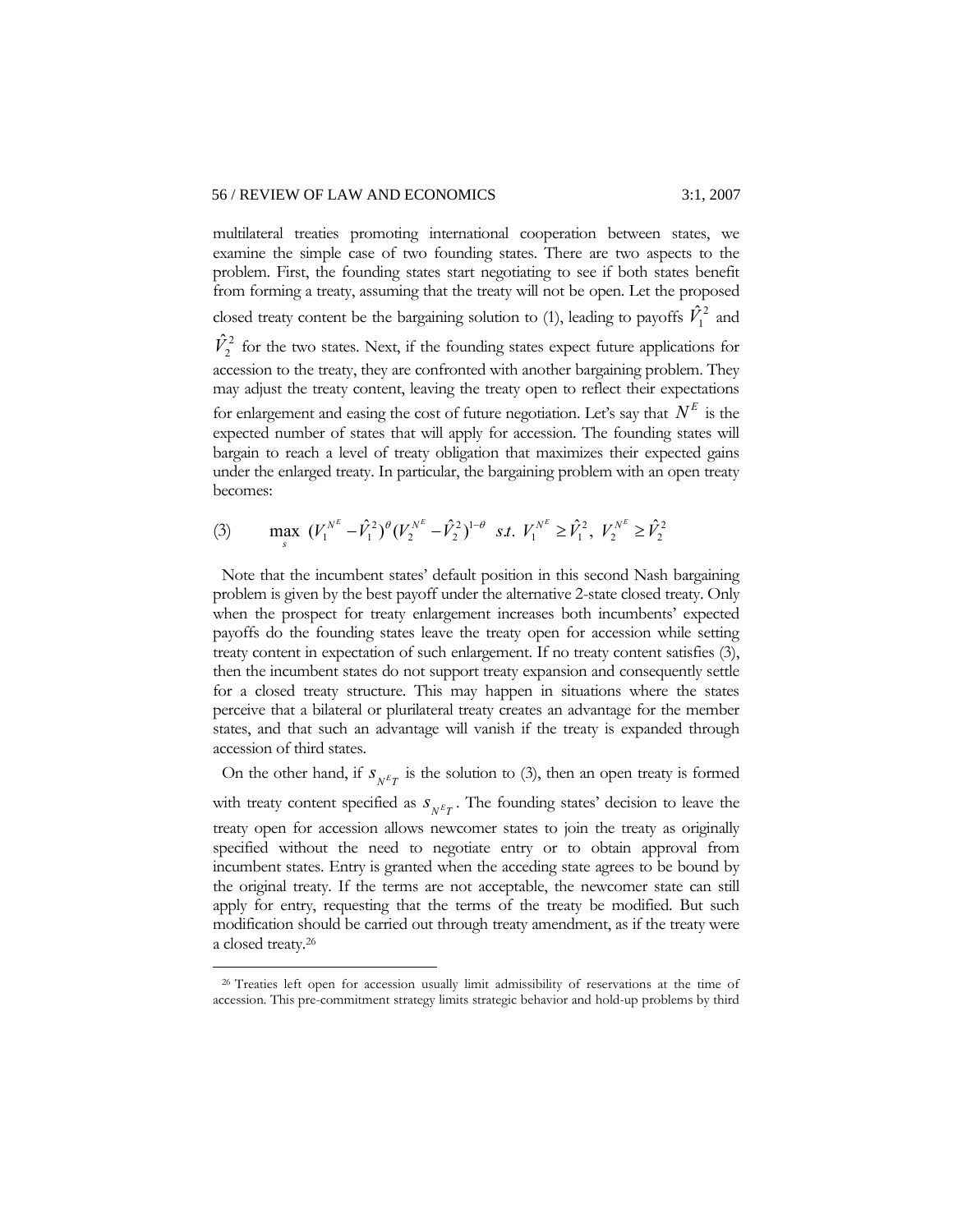# 3. CONCLUSION

In this paper we develop a stylized model of treaty formation and accession. We distinguish between three modalities with which states can become party to an international treaty according to the procedures set forth by the Vienna Convention on the Law of Treaties: (i) Closed treaties for which treaty membership expansion requires the unanimous approval of the existing signatory states; (ii) Semi-open treaties where treaty expansion can be approved by a majority of signatory states; and (iii) Open treaties that offer third states the option to accede by expressing their intent to be bound to the existing treaty terms.

Our analysis can easily be extended to include variations such as having the mostfavored nation clause incorporated into the original treaty, under which both signatories agree that if state 2 makes another relevant treaty with a third state, the terms of the second treaty apply to state 1 as well. If similar treaty content for the second treaty would also increase its payoff, state 1 would like to be guaranteed the same extra benefit created by the new alliance between states 2 and 3. The mostfavored nation clause can also reduce the temptation to state 2, making it more difficult for state 3 to seduce state 2 to create a new treaty that bypasses the prior agreement made in the original treaty between states 1 and 2. These pressures make it advantageous for the original signatory states to insist on a closed treaty that includes a most-favored nation clause. A more stringent form of closed treaty helps a state protect itself against future unpleasant surprises and increases its bargaining power when a third nation attempts to steer away the cooperation effort from one of the signatories.

Bilateral Investment Treaties (BITs) have become an important instrument to attract foreign investment by many emerging economies. Often, investors in a (home) country are not confident about the investment environment of a potential host country. A potential host country believes that it would benefit from signing a treaty, conceding to favorable investment conditions that set a stable and advantageous framework for foreign direct investment deals in the host country. In BITs, the signatories agree to a set of rules governing investments made by home country investors in the jurisdiction of the host country. Our analysis can help explain why there are a growing number of BITs, but few multilateral investment treaties. Consistent with the predictions of our model, BITs are typically not open to accession by other states, as they are often concluded among relatively heterogeneous states (an advanced economy and a less-developed country). Since the more developed nation has dominant trading and negotiating power, treaty content favors the dominant nation. Dominant states tend to duplicate the terms

states at the time of accession. States wishing to accede to an existing open treaty have little opportunity to renegotiate treaty terms or to request unilateral exemptions or concessions.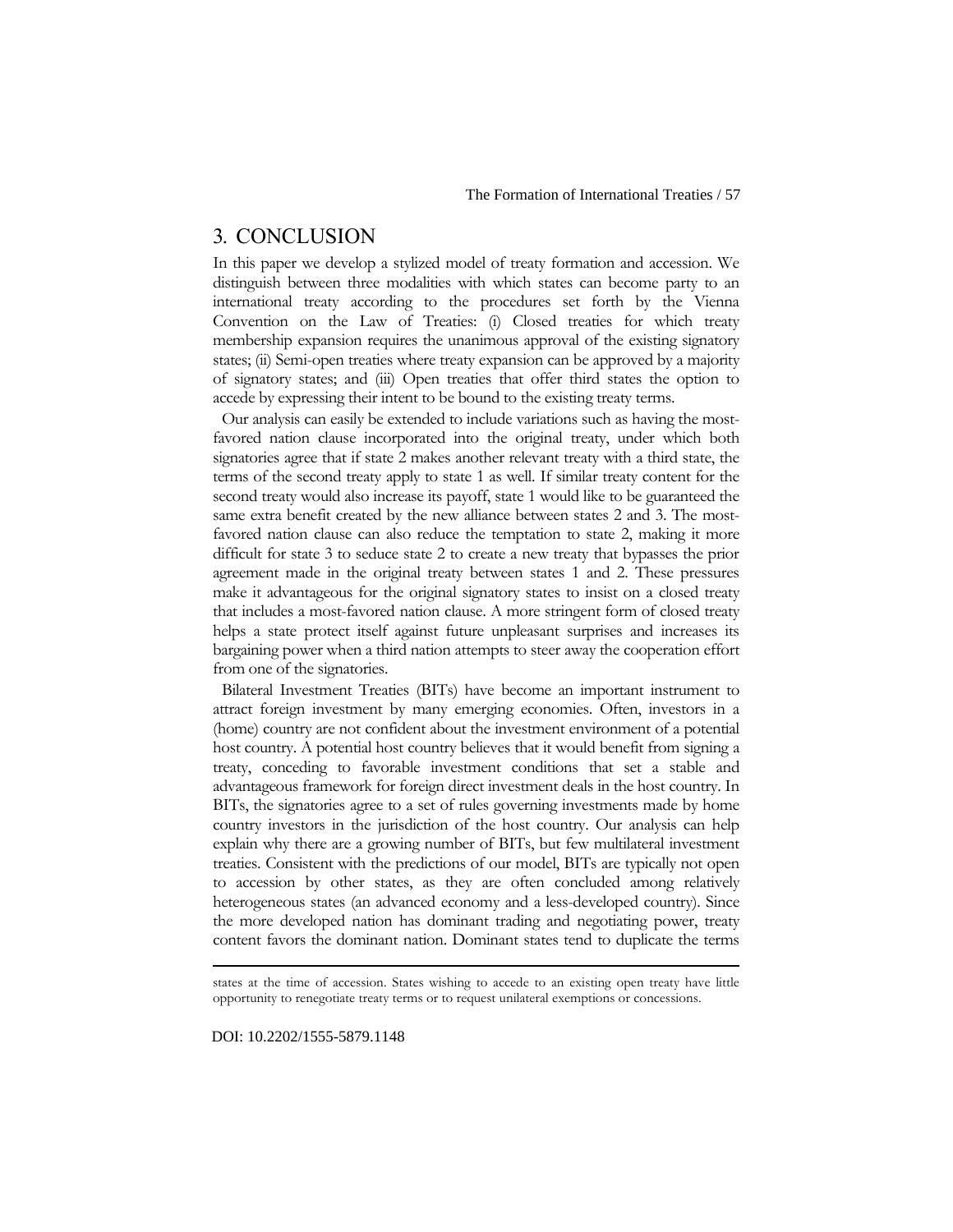of BITs, using the same treaty content with different partners in different bilateral treaties. The advantage of using multiple BITs over a single multilateral treaty is that the dominant state thus avoids being out-voted by the less developed countries. Instead, it does not have to make concessions, and can maintain its dominant power and dictate the terms of each BIT.

In practice, when states face the prospect of a multilateral international agreement, two interrelated choices need to be made. First, states must decide whether to be among the promoters of the international treaty, engaging in the negotiations for its drafting and signature. Second, signatory states have to decide whether to leave the treaty open for accession by other states and, if so, under what conditions. This paper reveals the effect of the choice of treaty form on the evolution of treaty content given the different expansion mechanisms set forth by these regimes. In turn, these findings help predict when states may join the original founding states and when they instead would prefer to wait and accede to the treaty at a later time.

This paper further unveils an important interrelationship between the chosen form of treaty and its substantive content. When a treaty is left open and the accession of other states is expected, treaty content is set optimally on the basis of incumbent states' expectation of treaty enlargement. This may alter treaty content from that which would be chosen either under other treaty forms or if no expansion was expected. Open treaties simplify the expansion process, but impose uncertainty costs on incumbent states. Founding states calibrate treaty content on the basis of their expectation of enlargement, but such expectations may not be fulfilled, or may be fulfilled with delay. In this context, time preference may become a relevant factor in determining the timing of treaty participation for given states.

Another interesting insight is the paradoxical result that closed treaties may at times be conducive to greater expansion than open treaties. While expanding a closed treaty through treaty amendment imposes greater transaction costs, it allows tailored negotiations that may render the treaty acceptable to a newcomer state that might not have been acceptable under the original terms, even if the treaty had been left open for accession.

Further work should be carried out to collect data and test our results beyond the anecdotal evidence offered in this paper. In order to carry out such empirical testing in the context of multilateral treaties it would be useful to focus on specific types of treaties where the international obligations created by the treaty are limited to one narrow and well-defined sphere of activity (e.g., extradition, mutual recognition of medical degrees, mutual access to territorial waters, freedom of movement for unskilled workers). A quantitative analysis in the context of broader treaties such as the WTO, the Treaty of Rome and subsequent European treaties,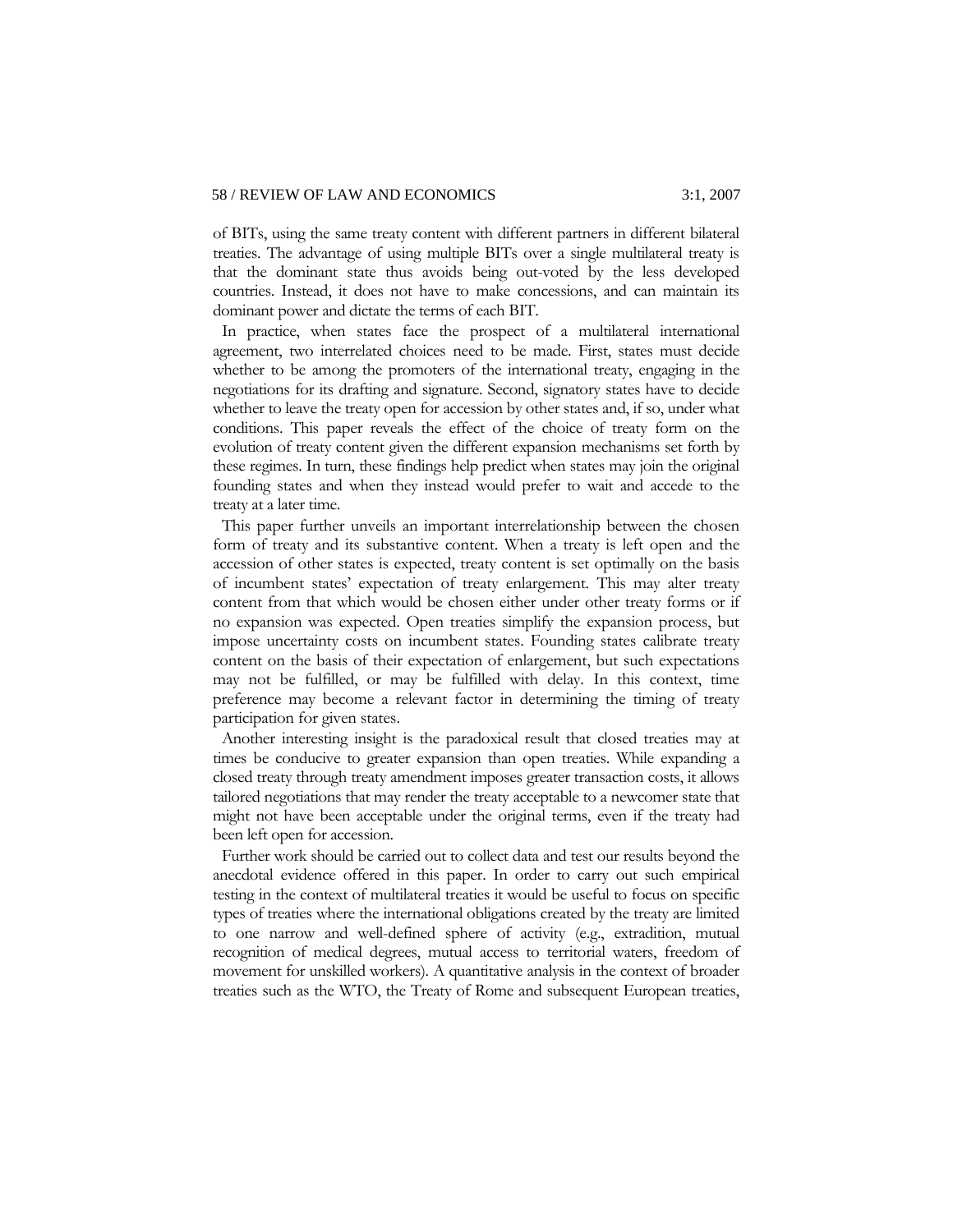might be less illuminating, inasmuch as the multiple dimensions of cooperation are confounded, making it difficult to ascertain the degree of "homogeneity" or "heterogeneity" of the participating states. The empirical analysis of specific areas of international law would allow the use of data to support or refute the predictions of our model.

Subsequent work should also consider the dynamics of endogenous treaty participation. There is an unavoidable tradeoff between treaty content and participation. With heterogeneous states, an increase in the number of states increases network and coordination benefits for all participating states, but exacerbates diversity, making it harder to select treaty content that reflects each state's ideal. The results of this paper may provide a basis for understanding when to expect universal multilateral treaties and when to expect formation of multiple treaties among homogeneous states with more limited participation. Adjustments to treaty content and participation may lead to a gradual clustering of states, with the formation of many different treaties that optimally balance the benefits of expansion with the costs brought about by increased heterogeneity in participation.